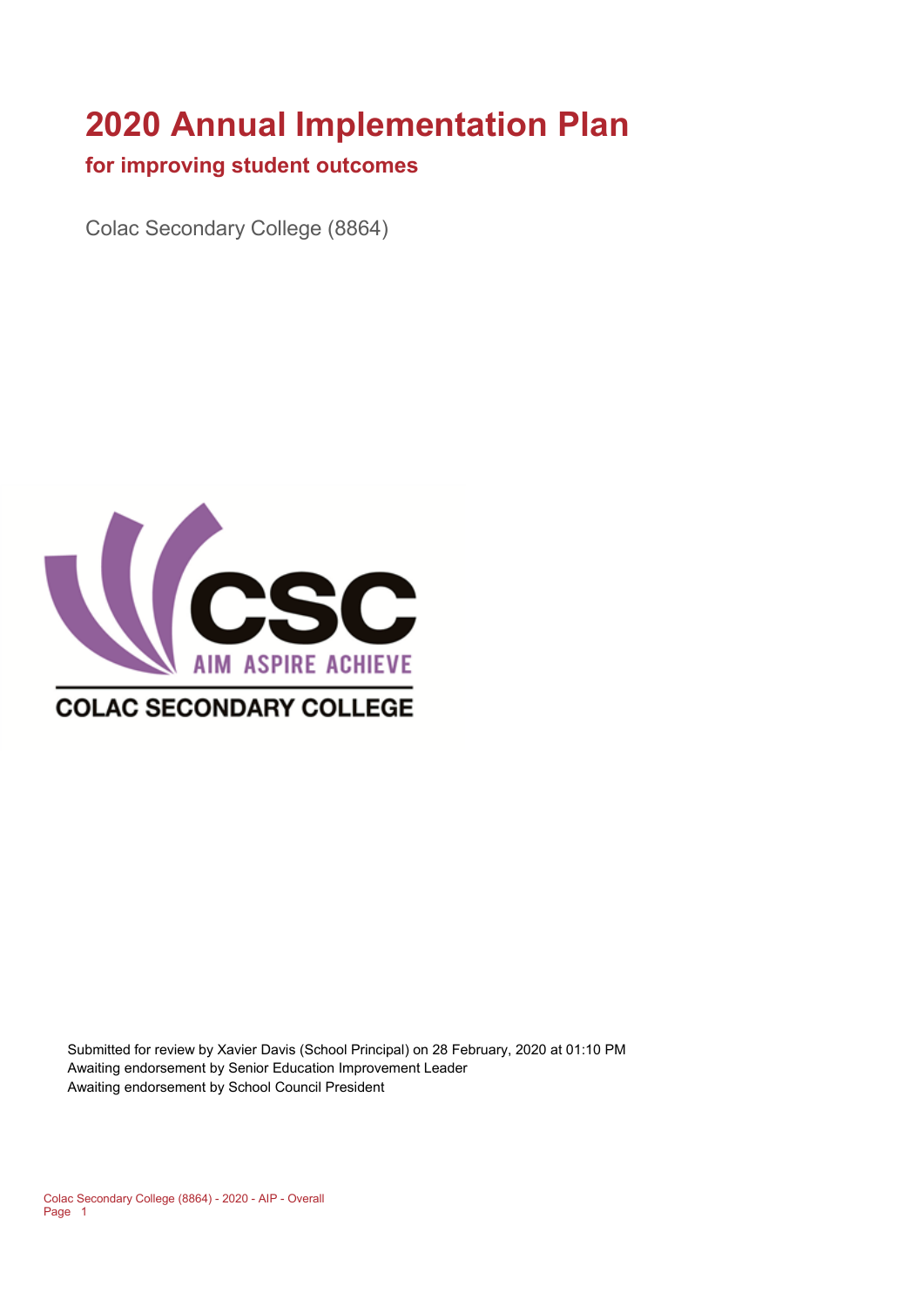# **Self-evaluation Summary - 2020**

Colac Secondary College (8864)

|                                       |  |  | <b>FISO Improvement Model Dimensions</b><br>The 6 High-impact Improvement Initiatives are<br>highlighted below in red. | <b>Self-evaluation Level</b>            | <b>Evidence and Analysis</b> |
|---------------------------------------|--|--|------------------------------------------------------------------------------------------------------------------------|-----------------------------------------|------------------------------|
|                                       |  |  | Building practice excellence                                                                                           | <b>Emerging moving towards Evolving</b> |                              |
| Ξ.<br>and                             |  |  | Curriculum planning and assessment                                                                                     | Emerging                                |                              |
| Excellence<br>teaching an<br>learning |  |  | Evidence-based high-impact teaching<br>strategies                                                                      | <b>Emerging moving towards Evolving</b> |                              |
|                                       |  |  | Evaluating impact on learning                                                                                          | <b>Emerging moving towards Evolving</b> |                              |

|                            | Building leadership teams           | Emerging |  |
|----------------------------|-------------------------------------|----------|--|
|                            | Instructional and shared leadership | Emerging |  |
| Professional<br>leadership | Strategic resource management       | Emerging |  |
|                            | Vision, values and culture          | Emerging |  |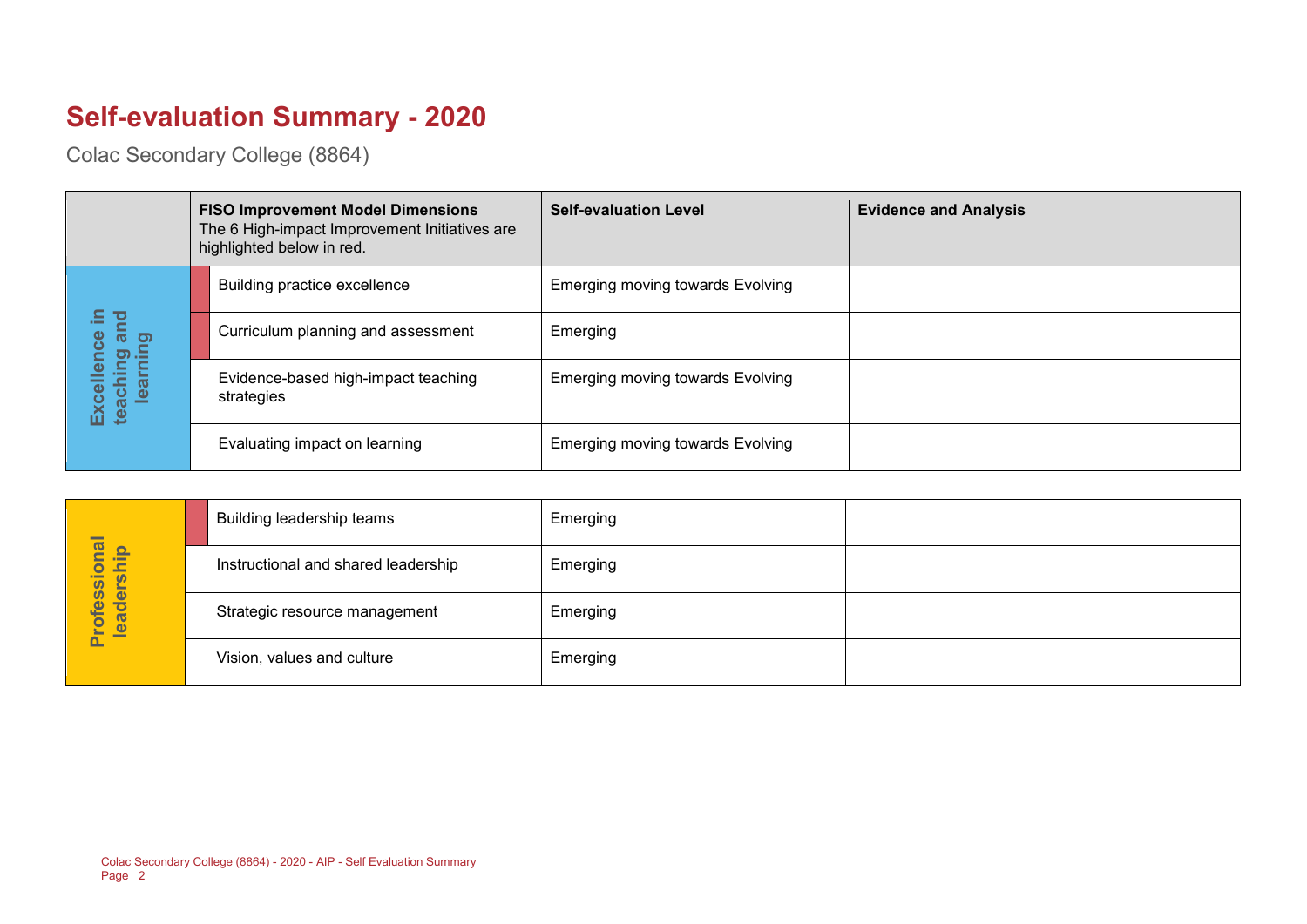| ior                                       | Empowering students and building school<br>pride | <b>Emerging moving towards Evolving</b> |  |
|-------------------------------------------|--------------------------------------------------|-----------------------------------------|--|
| imate<br>פֵ<br>►<br><b>Property</b><br>►  | Setting expectations and promoting inclusion     | <b>Emerging moving towards Evolving</b> |  |
| <b>Bal</b><br>$\bullet$<br>$\overline{v}$ | Health and wellbeing                             | <b>Emerging moving towards Evolving</b> |  |
|                                           | Intellectual engagement and self-awareness       | Emerging                                |  |

| $\equiv$                                                                                              | <b>Building communities</b>                     | Evolving                                |  |
|-------------------------------------------------------------------------------------------------------|-------------------------------------------------|-----------------------------------------|--|
| ටා                                                                                                    | Global citizenship                              | Emerging                                |  |
| Έ<br><u>יש נכ</u><br>$\overline{\mathbf{z}}$<br><u>യ</u><br>$\overline{\mathbf{C}}$<br><u>פֿ</u><br>ပ | Networks with schools, services and<br>agencies | <b>Emerging moving towards Evolving</b> |  |
| ō                                                                                                     | Parents and carers as partners                  | Evolving                                |  |

| for                                    | Empowering students and building school<br>pride                      |                                                                          | <b>Emerging moving towards Evolving</b>                                                                           |                                                                                                                        |
|----------------------------------------|-----------------------------------------------------------------------|--------------------------------------------------------------------------|-------------------------------------------------------------------------------------------------------------------|------------------------------------------------------------------------------------------------------------------------|
| Positive climate<br>learning           |                                                                       | Setting expectations and promoting inclusion                             | <b>Emerging moving towards Evolving</b>                                                                           |                                                                                                                        |
|                                        | Health and wellbeing                                                  |                                                                          | <b>Emerging moving towards Evolving</b>                                                                           |                                                                                                                        |
|                                        |                                                                       | Intellectual engagement and self-awareness                               | Emerging                                                                                                          |                                                                                                                        |
|                                        |                                                                       |                                                                          |                                                                                                                   |                                                                                                                        |
|                                        | <b>Building communities</b>                                           |                                                                          | Evolving                                                                                                          |                                                                                                                        |
|                                        | Global citizenship                                                    |                                                                          | Emerging                                                                                                          |                                                                                                                        |
| engagement in<br>Community<br>learning | Networks with schools, services and<br>agencies                       |                                                                          | <b>Emerging moving towards Evolving</b>                                                                           |                                                                                                                        |
|                                        | Parents and carers as partners                                        |                                                                          | Evolving                                                                                                          |                                                                                                                        |
|                                        |                                                                       |                                                                          |                                                                                                                   |                                                                                                                        |
|                                        | Enter your reflective comments                                        |                                                                          | domains have components moving towards the evolving level.                                                        | As part of the self evaluation, our assessment placed us at Emerging for majority of the dimensions. Three of the four |
| <b>Considerations for 2020</b>         |                                                                       | Key focus areas for the year are:<br>- Building Teacher Efficacy,<br>and | - Health Well-being, Inclusion and Engagement,<br>- Develop Leadership Capabilities to Build an Effective Culture |                                                                                                                        |
| Documents that support this plan       |                                                                       |                                                                          |                                                                                                                   |                                                                                                                        |
| Page 3                                 | Colac Secondary College (8864) - 2020 - AIP - Self Evaluation Summary |                                                                          |                                                                                                                   |                                                                                                                        |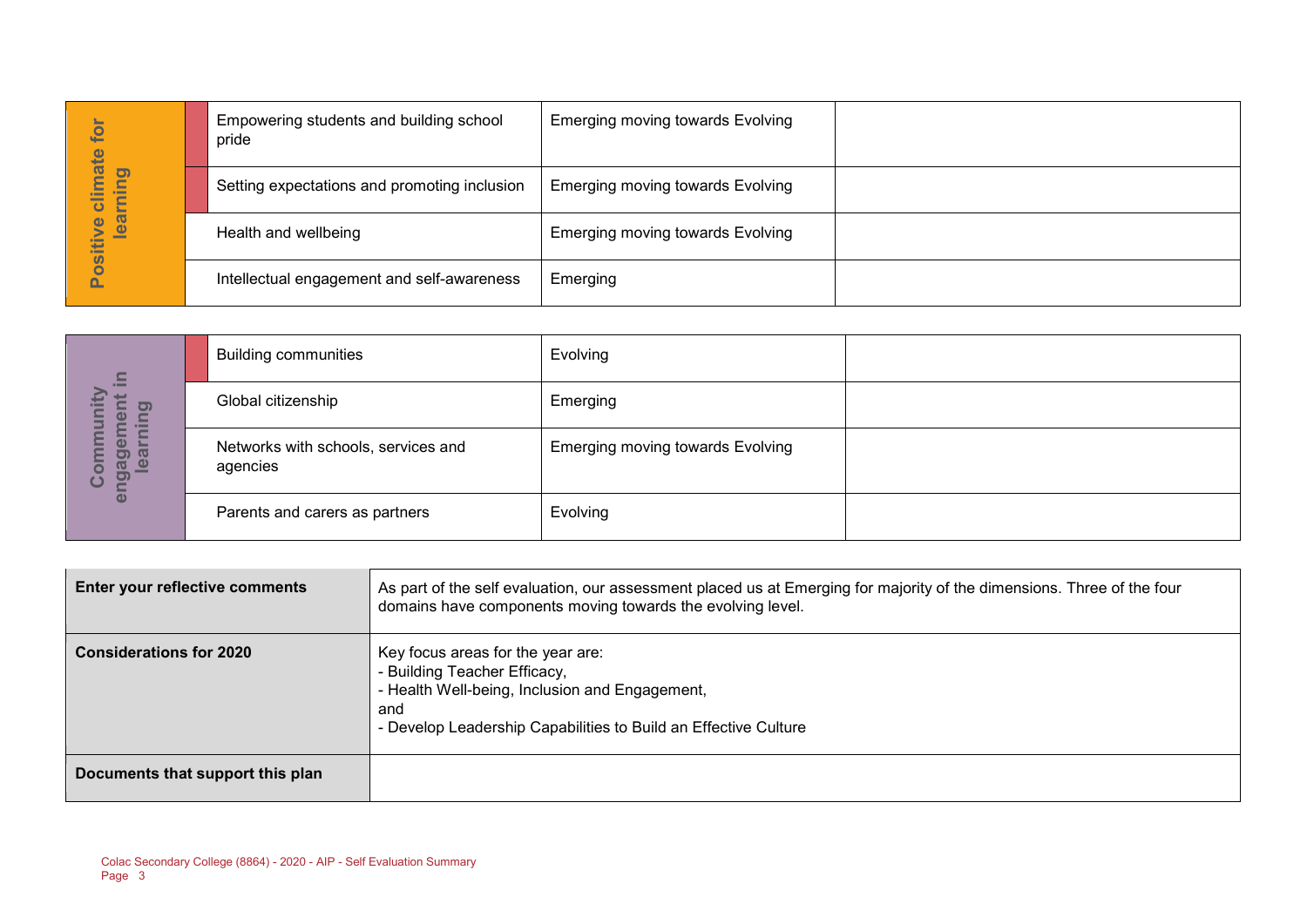### **SSP Goals Targets and KIS**

| Goal 1     | Improve student learning through building teacher efficacy                                                                                                       |                                                                                                                                   |             |             |             |                |             |                |             |                |  |  |  |
|------------|------------------------------------------------------------------------------------------------------------------------------------------------------------------|-----------------------------------------------------------------------------------------------------------------------------------|-------------|-------------|-------------|----------------|-------------|----------------|-------------|----------------|--|--|--|
| Target 1.1 |                                                                                                                                                                  |                                                                                                                                   |             |             |             |                |             |                |             |                |  |  |  |
|            | <b>NAPLAN Relative Growth</b><br>The percentage of students from year 7 to 9 with low relative growth for writing, reading, and numeracy is reduced to below 25% |                                                                                                                                   |             |             |             |                |             |                |             |                |  |  |  |
|            |                                                                                                                                                                  |                                                                                                                                   |             |             |             |                |             |                |             |                |  |  |  |
|            |                                                                                                                                                                  | 2016<br>Target                                                                                                                    | 2016 Actual | 2017 Target | 2017 Actual | 2018<br>Target | 2018 Actual | 2019<br>Target | 2019 Actual | 2020<br>Target |  |  |  |
|            | Reading                                                                                                                                                          | 27%                                                                                                                               |             | 26.33       |             | 25.66          |             | 24.99          |             | 24.3%          |  |  |  |
|            | Writing                                                                                                                                                          | 25%                                                                                                                               |             | 24.38       |             | 23.76          |             | 23.14          |             | 22.5%          |  |  |  |
|            | Number                                                                                                                                                           | 29%                                                                                                                               |             | 28.73       |             | 28.01          |             | 27.28          |             | 26.1%          |  |  |  |
|            |                                                                                                                                                                  | The percentage of students from year 7 to 9 with high relative growth for writing, reading and numeracy is increased to above 25% |             |             |             |                |             |                |             |                |  |  |  |
|            |                                                                                                                                                                  | 2016 Target                                                                                                                       | 2016 Actual | 2017 Target | 2017 Actual | 2018 Target    | 2018 Actual | 2019 Target    | 2019 Actual | 2020 Target    |  |  |  |
|            | Reading                                                                                                                                                          | 19%                                                                                                                               |             | 19.5        |             | 19.95          |             | 20.43          |             | 20.9%          |  |  |  |
|            | Writing                                                                                                                                                          | 34.4%                                                                                                                             |             | 35.26       |             | 36.12          |             | 36.98          |             | 37.84%         |  |  |  |
|            | Number                                                                                                                                                           | 8.1%                                                                                                                              |             | 8.3         |             | 8.5            |             | 8.7            |             | 8.91%          |  |  |  |
|            |                                                                                                                                                                  |                                                                                                                                   |             |             |             |                |             |                |             |                |  |  |  |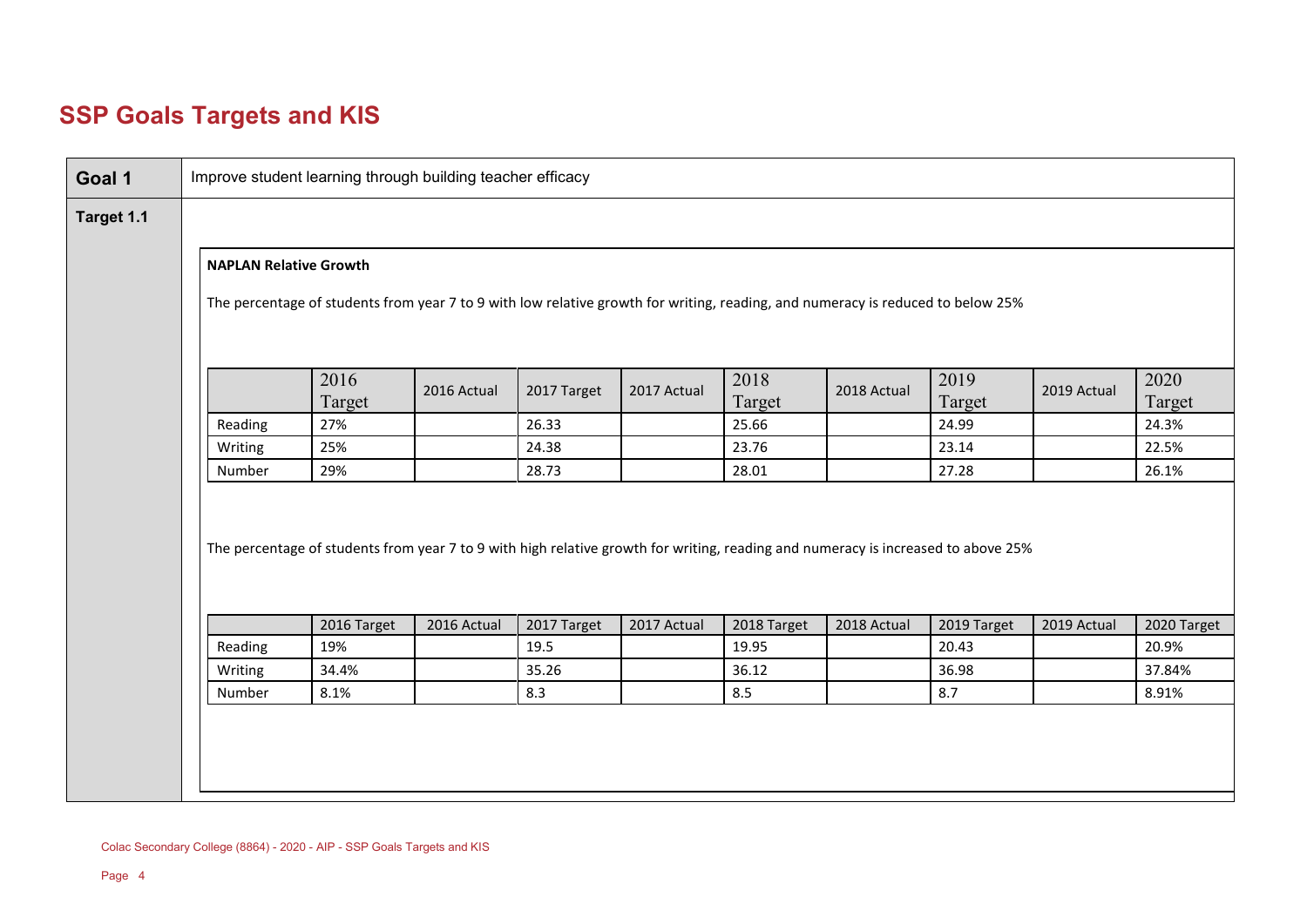#### **VCE, ATAR & Study Scores**

The percentage of VCE study scores, 40 and above is increased to:

2016 2017 2018 2019 2020 2.8% 2.86 2.92 2.98 3.03

• By 2020, we will have at least one study score over 45.

The mean study score in all subjects is increased to:

2016 2017 2018 2019 2020 24.25 24.86 25.47 26.08 26.7

The mean study score in English s is increased to:

Colac Secondary College (8864) - 2020 - AIP - SSP Goals Targets and KIS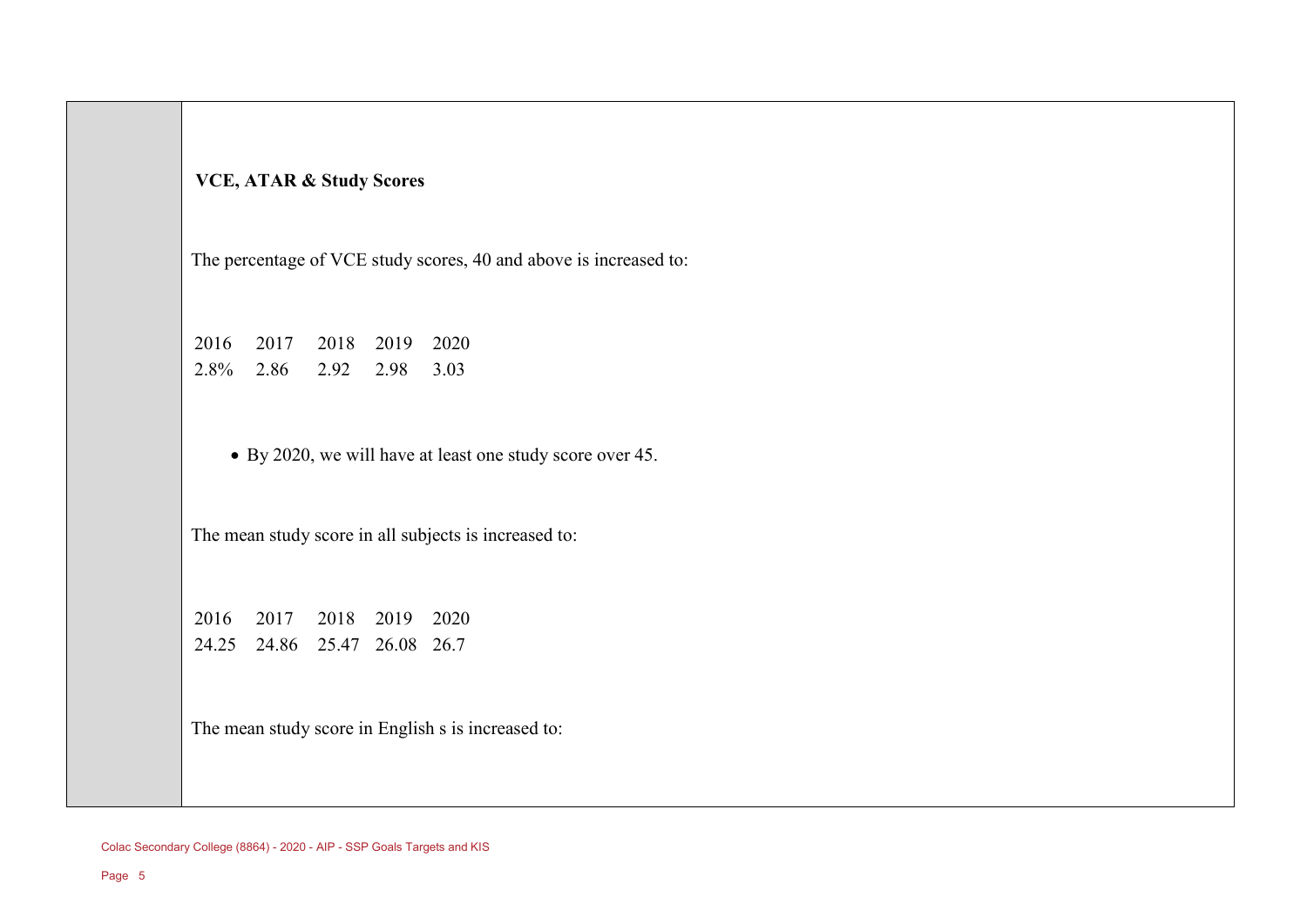|                                                                                               | 2016<br>2017<br>2020<br>2018<br>2019<br>24.03<br>24.62 25.21 25.78<br>23.44<br>Percentage of VCE Study scores 40 and above<br>from 1.3% to 3.03%<br>Mean study score in all subjects will increase<br>from 24.2 to 26.70<br>Mean study score in English will increase<br>from 22.5 to 25.78<br>Mean study score in Further Maths will increase from 21.9 to 24.6 |
|-----------------------------------------------------------------------------------------------|------------------------------------------------------------------------------------------------------------------------------------------------------------------------------------------------------------------------------------------------------------------------------------------------------------------------------------------------------------------|
| <b>Key</b><br>Improvement<br><b>Strategy 1.a</b><br><b>Building</b><br>practice<br>excellence | Seek improvement of teaching and learning practices across the school through collaborative inquiry.<br>- Establish PLC Model across the College<br>- Develop Literacy & Numeracy Framework<br>- Build Data Literacy                                                                                                                                             |
| <b>Key</b><br>Improvement<br><b>Strategy 1.b</b><br><b>Building</b><br>practice<br>excellence | Enhance the School Wide approach to curriculum development and assessment.<br>- Investigate & Implement College Instructional Model<br>- Implement Ongoing Reporting & Common Assessment Practices<br>- Formulate Common IEP processes                                                                                                                           |
| Goal 2                                                                                        | Improve student connectedness and motivation                                                                                                                                                                                                                                                                                                                     |
| Target 2.1                                                                                    | This section will need to have the new goals inserted!<br><b>School Connectedness</b>                                                                                                                                                                                                                                                                            |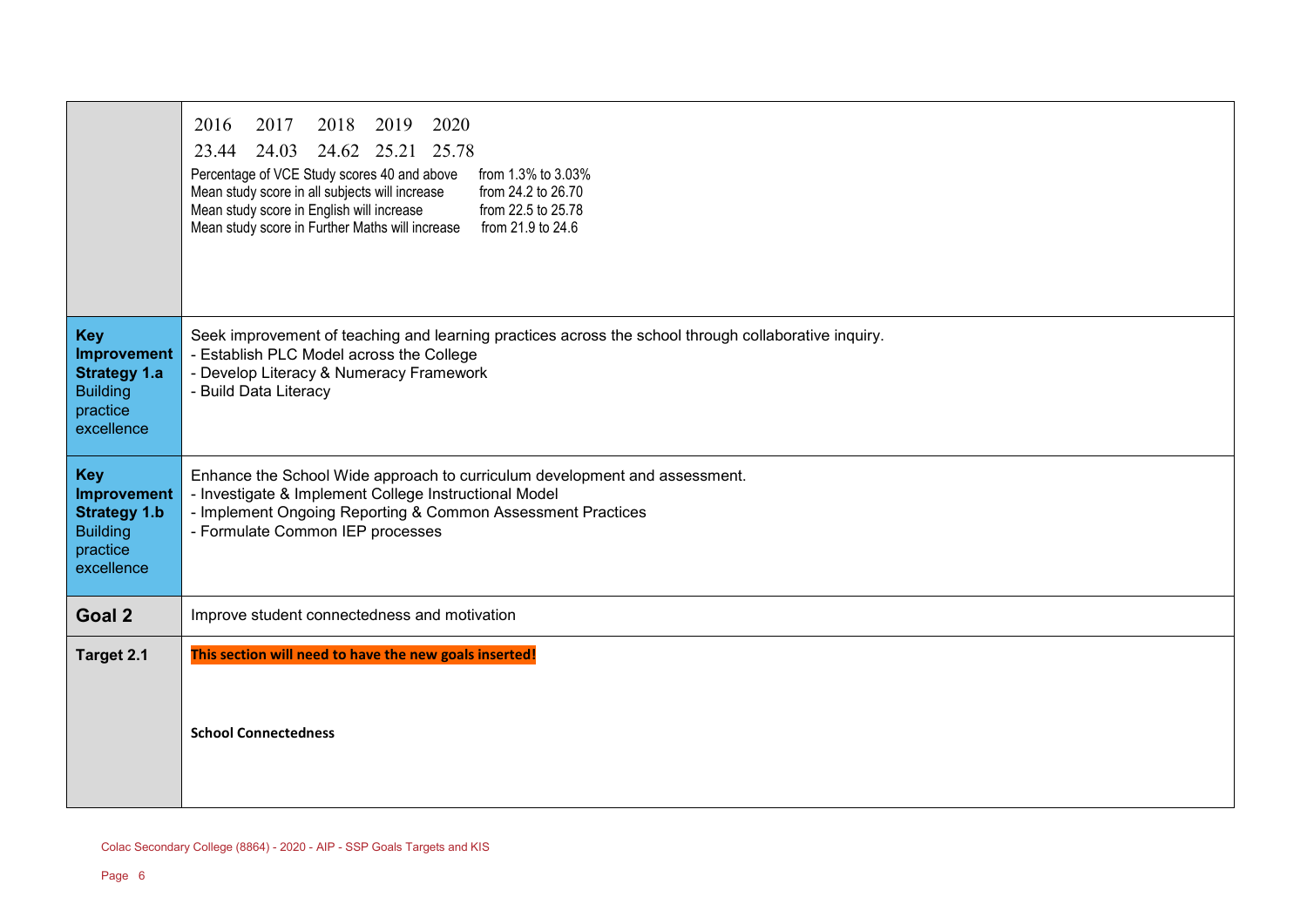|                                                                                                            | • School connectedness is increased every year over 4 years on the student attitudes to school survey. |  |  |  |  |  |  |  |  |  |  |  |
|------------------------------------------------------------------------------------------------------------|--------------------------------------------------------------------------------------------------------|--|--|--|--|--|--|--|--|--|--|--|
|                                                                                                            | 2016<br>2017<br>2018<br>2020<br>2019<br>3.38<br>3.47<br>3.56<br>3.65<br>3.72                           |  |  |  |  |  |  |  |  |  |  |  |
|                                                                                                            | <b>Learning Confidence</b>                                                                             |  |  |  |  |  |  |  |  |  |  |  |
|                                                                                                            | • Learning confidence is increased on the student attitudes to school survey.                          |  |  |  |  |  |  |  |  |  |  |  |
|                                                                                                            | 2016<br>2017<br>2018<br>2019<br>2020<br>3.56<br>3.67<br>3.78<br>3.89<br>4.01                           |  |  |  |  |  |  |  |  |  |  |  |
| <b>Key</b><br>Improvement<br><b>Strategy 2.a</b><br>Empowering<br>students and<br>building<br>school pride | Continue to refine the whole-school approach to health, wellbeing, inclusion and engagement.           |  |  |  |  |  |  |  |  |  |  |  |
| Goal 3                                                                                                     | Develop the capabilities of the Leadership Team to build an effective improvement culture              |  |  |  |  |  |  |  |  |  |  |  |
| Target 3.1                                                                                                 | <b>Staff Opinion Survey</b>                                                                            |  |  |  |  |  |  |  |  |  |  |  |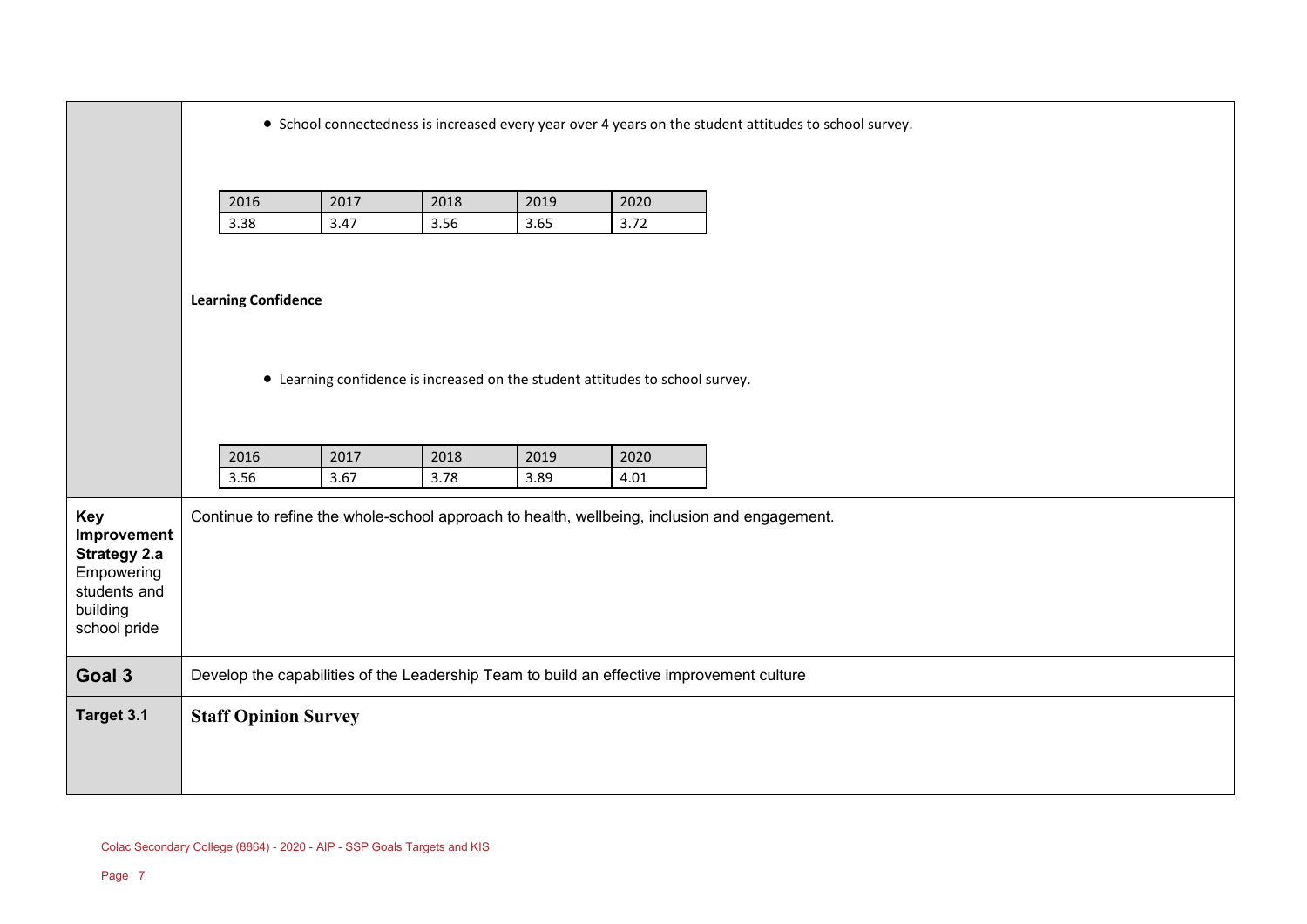|                                                                                                   |                                                                                                                                        | • The percentage of whole school endorsement on the following School Staff Survey Modules |       |       |       |        |  |  |  |  |  |  |  |
|---------------------------------------------------------------------------------------------------|----------------------------------------------------------------------------------------------------------------------------------------|-------------------------------------------------------------------------------------------|-------|-------|-------|--------|--|--|--|--|--|--|--|
|                                                                                                   | 2016<br>2017<br>2018<br>2019<br>2020<br>Component<br>46.63<br>$45.5\%$<br>47.76<br>48.89<br>50.05%<br><b>Collective Responsibility</b> |                                                                                           |       |       |       |        |  |  |  |  |  |  |  |
|                                                                                                   | <b>Teacher Collaboration</b>                                                                                                           | 42.6%                                                                                     | 43.7  | 44.8  | 45.9  | 46.86% |  |  |  |  |  |  |  |
|                                                                                                   | Staff trust in colleagues                                                                                                              | 56.4%                                                                                     | 57.81 | 59.22 | 60.63 | 62.04% |  |  |  |  |  |  |  |
| <b>Key</b><br><b>Improvement</b><br><b>Strategy 3.a</b><br><b>Building</b><br>leadership<br>teams | The leadership team leads school improvement                                                                                           |                                                                                           |       |       |       |        |  |  |  |  |  |  |  |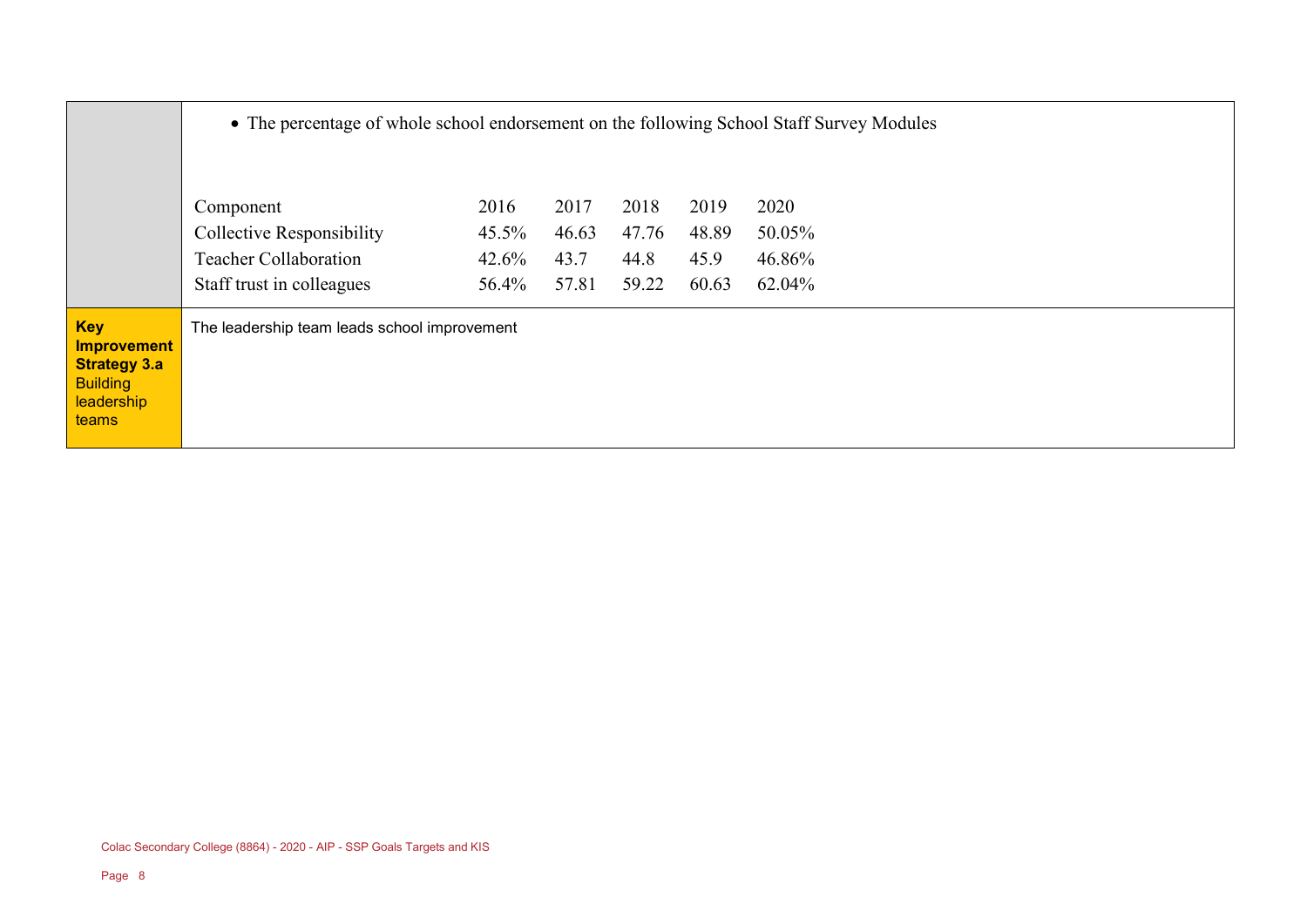### **Select Annual Goals and KIS**

| <b>Four Year</b><br><b>Strategic</b><br><b>Goals</b>                         | Is this<br>selected<br>for<br>focus<br>this<br>year? | <b>Four Year Strategic Targets</b> |        |        |        |        |        |        |        |        |                                                                                                                                   |        | 12 month<br>target<br>The 12 month<br>target is an<br>incremental<br>step towards<br>meeting the 4-<br>year target,<br>using the same<br>data set. |
|------------------------------------------------------------------------------|------------------------------------------------------|------------------------------------|--------|--------|--------|--------|--------|--------|--------|--------|-----------------------------------------------------------------------------------------------------------------------------------|--------|----------------------------------------------------------------------------------------------------------------------------------------------------|
| Improve<br>student<br>learning<br>through<br>building<br>teacher<br>efficacy | Yes                                                  | <b>NAPLAN Relative Growth</b>      |        |        |        |        |        |        |        |        | The percentage of students from year 7 to 9 with low relative growth for writing, reading, and numeracy is reduced to below 25%   |        | Achievement<br>Reading % of<br>students<br>meeting or<br>above<br>benchmark<br>growth (Years<br>7 to 9) to 75%                                     |
|                                                                              |                                                      |                                    | 2016   | 2016   | 2017   | 2017   | 2018   | 2018   | 2019   | 2019   | 2020                                                                                                                              | 2020   | Achievement<br>Numeracy %                                                                                                                          |
|                                                                              |                                                      |                                    | Target | Actual | Target | Actual | Target | Actual | Target | Actual | Target                                                                                                                            | Actual | of students                                                                                                                                        |
|                                                                              |                                                      | Reading                            | 27%    |        | 26.33  |        | 25.66  |        | 24.99  |        | 24.3%                                                                                                                             |        | meeting or<br>above                                                                                                                                |
|                                                                              |                                                      | Writing                            | 25%    |        | 24.38  |        | 23.76  |        | 23.14  |        | 22.5%                                                                                                                             |        | benchmark                                                                                                                                          |
|                                                                              |                                                      | Number                             | 29%    |        | 28.73  |        | 28.01  |        | 27.28  |        | 26.1%                                                                                                                             |        | growth (Years                                                                                                                                      |
|                                                                              |                                                      |                                    |        |        |        |        |        |        |        |        | The percentage of students from year 7 to 9 with high relative growth for writing, reading and numeracy is increased to above 25% |        | 7 to 9) to 75.7                                                                                                                                    |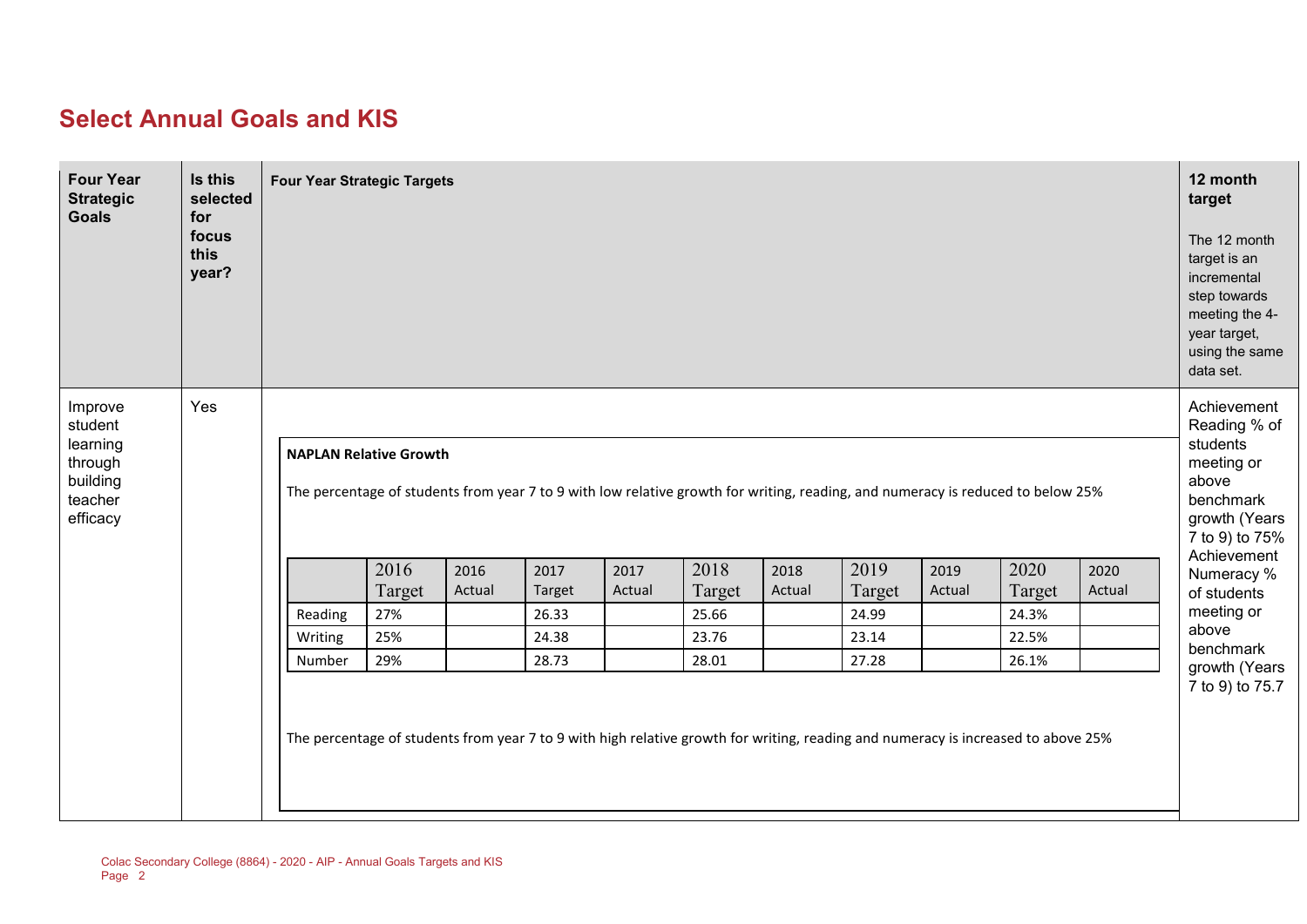|                                                                   | 2016<br>Target | 2016<br>Actual                                            | 2017<br>Target | 2017<br>Actual | 2018<br>Target | 2018<br>Actual | 2019<br>Target | 2019<br>Actual | 2020<br>Target | 2020<br>Actual |
|-------------------------------------------------------------------|----------------|-----------------------------------------------------------|----------------|----------------|----------------|----------------|----------------|----------------|----------------|----------------|
| Reading                                                           | 19%            |                                                           | 19.5           |                | 19.95          |                | 20.43          |                | 20.9%          |                |
| Writing                                                           | 34.4%          |                                                           | 35.26          |                | 36.12          |                | 36.98          |                | 37.84%         |                |
| Number                                                            | 8.1%           |                                                           | 8.3            |                | 8.5            |                | 8.7            |                | 8.91%          |                |
|                                                                   |                |                                                           |                |                |                |                |                |                |                |                |
| <b>VCE, ATAR &amp; Study Scores</b>                               |                |                                                           |                |                |                |                |                |                |                |                |
|                                                                   |                |                                                           |                |                |                |                |                |                |                |                |
|                                                                   |                |                                                           |                |                |                |                |                |                |                |                |
| The percentage of VCE study scores, 40 and above is increased to: |                |                                                           |                |                |                |                |                |                |                |                |
| 2016<br>2.8%<br>2.86                                              |                | 2017 2018 2019 2020<br>2.92 2.98 3.03                     |                |                |                |                |                |                |                |                |
|                                                                   |                | • By 2020, we will have at least one study score over 45. |                |                |                |                |                |                |                |                |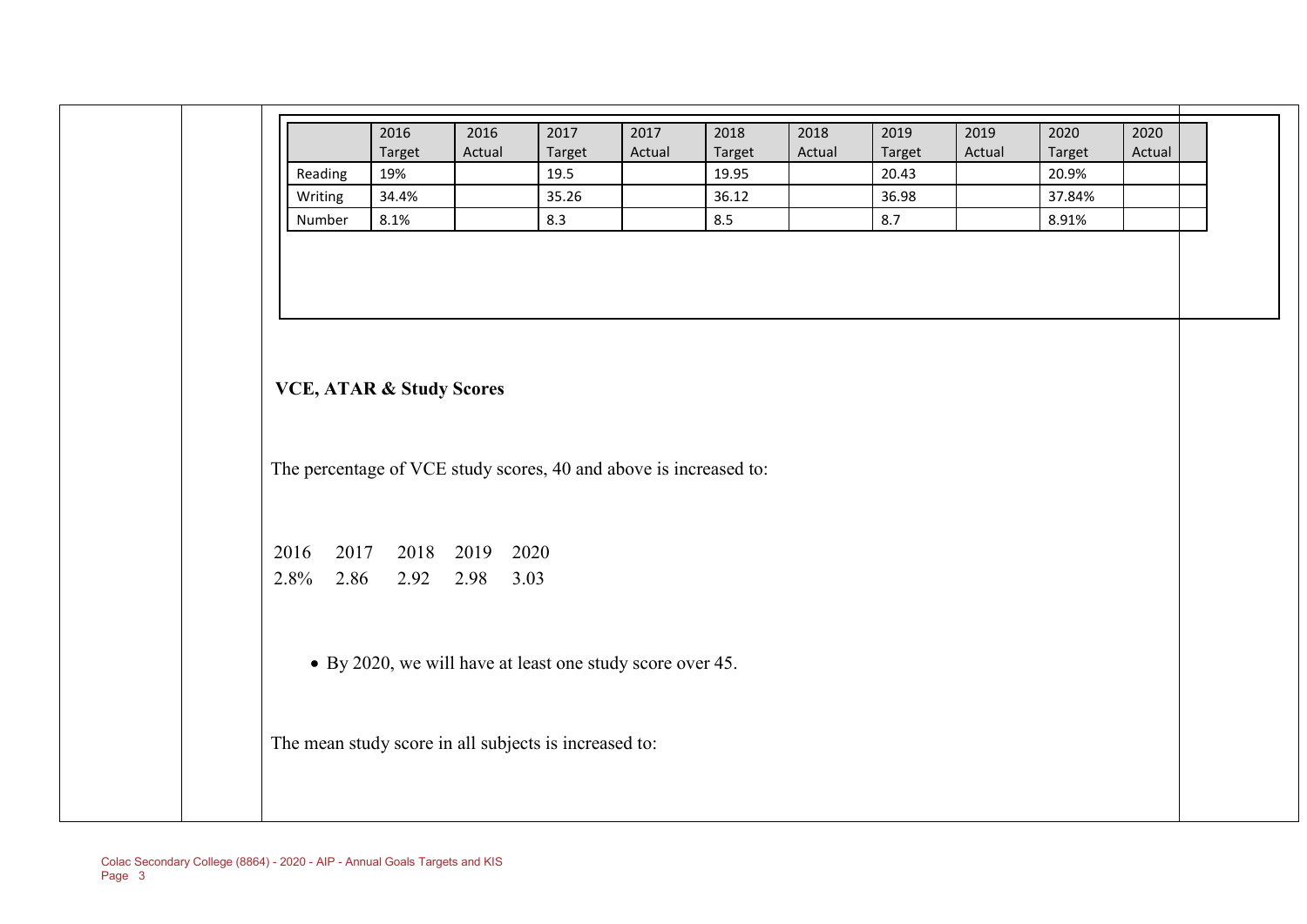|                                                       |     | 2017<br>2016<br>2018 2019 2020<br>24.25 24.86 25.47 26.08 26.7                                                                                                                                                                                                                                                                                    |                                                                                                                        |
|-------------------------------------------------------|-----|---------------------------------------------------------------------------------------------------------------------------------------------------------------------------------------------------------------------------------------------------------------------------------------------------------------------------------------------------|------------------------------------------------------------------------------------------------------------------------|
|                                                       |     | The mean study score in English s is increased to:                                                                                                                                                                                                                                                                                                |                                                                                                                        |
|                                                       |     | 2017 2018 2019 2020<br>2016<br>23.44 24.03 24.62 25.21 25.78<br>Percentage of VCE Study scores 40 and above<br>from 1.3% to 3.03%<br>Mean study score in all subjects will increase<br>from 24.2 to 26.70<br>Mean study score in English will increase<br>from 22.5 to 25.78<br>Mean study score in Further Maths will increase from 21.9 to 24.6 |                                                                                                                        |
| Improve<br>student<br>connectedness<br>and motivation | Yes | This section will need to have the new goals inserted!<br><b>School Connectedness</b><br>• School connectedness is increased every year over 4 years on the student attitudes to school survey.                                                                                                                                                   | Collective<br>Responsibility-<br>50.5%<br>Teacher<br>Collaboration<br>46.86%<br>staff trust in<br>colleagues<br>62.04% |
|                                                       |     | 2017<br>2019<br>2020<br>2016<br>2018<br>3.47<br>3.56<br>3.72<br>3.38<br>3.65                                                                                                                                                                                                                                                                      |                                                                                                                        |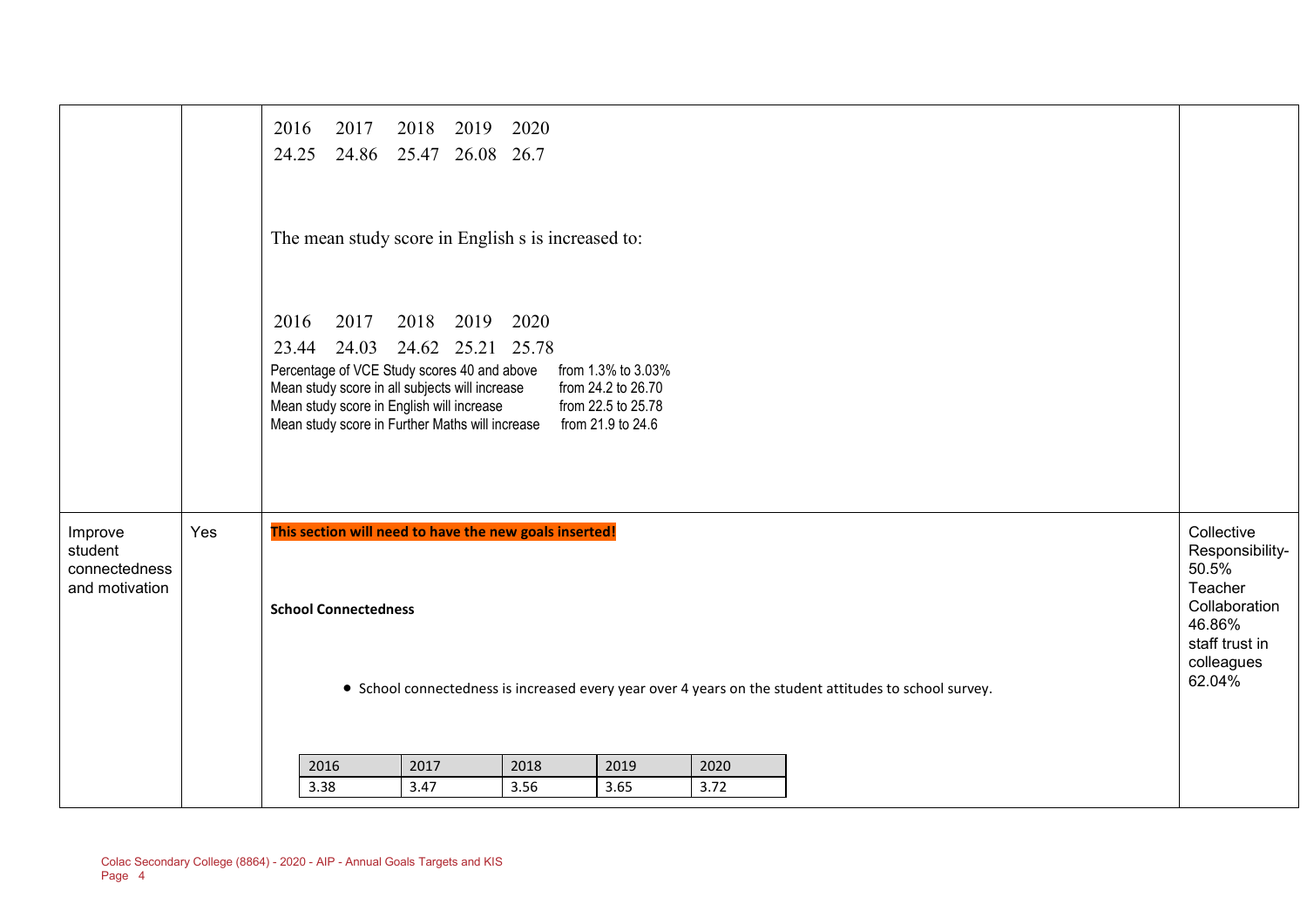|                                                                                                             |     | <b>Learning Confidence</b><br>• Learning confidence is increased on the student attitudes to school survey. |       |       |       |       |                                                                                           |                                                                                                                   |
|-------------------------------------------------------------------------------------------------------------|-----|-------------------------------------------------------------------------------------------------------------|-------|-------|-------|-------|-------------------------------------------------------------------------------------------|-------------------------------------------------------------------------------------------------------------------|
|                                                                                                             |     | 2017<br>2016                                                                                                | 2018  | 2019  | 2020  |       |                                                                                           |                                                                                                                   |
|                                                                                                             |     | 3.67<br>3.56                                                                                                | 3.78  | 3.89  | 4.01  |       |                                                                                           |                                                                                                                   |
| Develop the<br>capabilities of<br>the Leadership<br>Team to build<br>an effective<br>improvement<br>culture | Yes | <b>Staff Opinion Survey</b>                                                                                 |       |       |       |       | • The percentage of whole school endorsement on the following School Staff Survey Modules | <b>VCE Study</b><br>Scores 40 and<br>above<br>increased to<br>3.03<br>Mean study<br>score<br>increased to<br>26.7 |
|                                                                                                             |     | Component                                                                                                   | 2016  | 2017  | 2018  | 2019  | 2020                                                                                      | Mean study                                                                                                        |
|                                                                                                             |     | <b>Collective Responsibility</b>                                                                            | 45.5% | 46.63 | 47.76 | 48.89 | 50.05%                                                                                    | score in<br>English                                                                                               |
|                                                                                                             |     | <b>Teacher Collaboration</b>                                                                                | 42.6% | 43.7  | 44.8  | 45.9  | 46.86%                                                                                    | increased to                                                                                                      |
|                                                                                                             |     | Staff trust in colleagues                                                                                   | 56.4% | 57.81 | 59.22 | 60.63 | 62.04%                                                                                    | 25.78                                                                                                             |

| Goal 1              | Improve student learning through building teacher efficacy                                                                                                                               |
|---------------------|------------------------------------------------------------------------------------------------------------------------------------------------------------------------------------------|
| 12 Month Target 1.1 | Achievement Reading % of students meeting or above benchmark growth (Years 7 to 9) to 75%<br>Achievement Numeracy % of students meeting or above benchmark growth (Years 7 to 9) to 75.7 |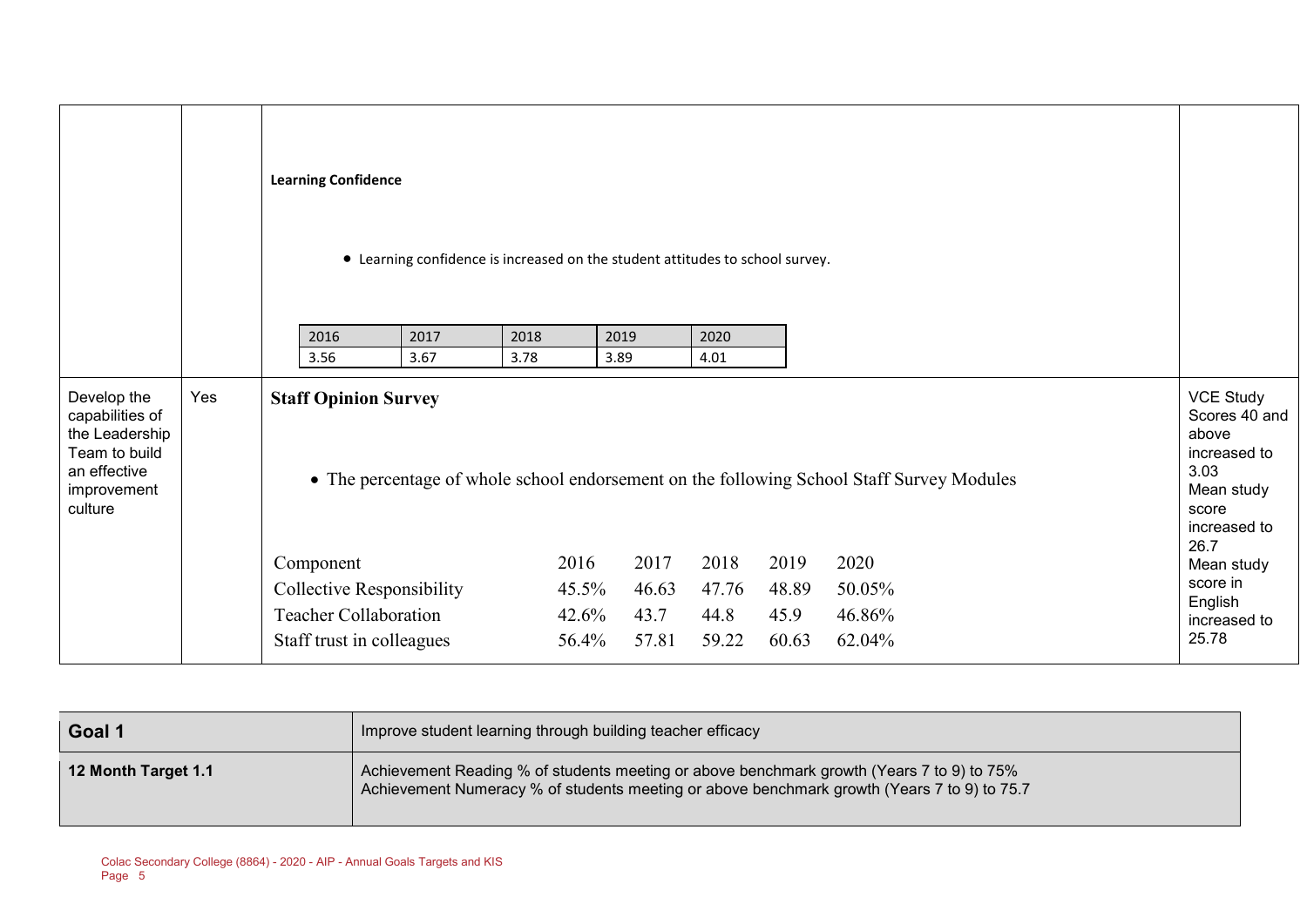| <b>Key Improvement Strategies</b>                                                                                                                                                                                                                                                         | Is this KIS selected for focus this<br>year?                                                                                                                                                                                                                                                                                                                                                                                                                               |                                              |  |
|-------------------------------------------------------------------------------------------------------------------------------------------------------------------------------------------------------------------------------------------------------------------------------------------|----------------------------------------------------------------------------------------------------------------------------------------------------------------------------------------------------------------------------------------------------------------------------------------------------------------------------------------------------------------------------------------------------------------------------------------------------------------------------|----------------------------------------------|--|
| KIS <sub>1</sub><br><b>Building practice excellence</b>                                                                                                                                                                                                                                   | Seek improvement of teaching and learning practices across the school through<br>Yes<br>collaborative inquiry.<br>- Establish PLC Model across the College<br>- Develop Literacy & Numeracy Framework<br><b>Build Data Literacy</b>                                                                                                                                                                                                                                        |                                              |  |
| KIS <sub>2</sub><br><b>Building practice excellence</b>                                                                                                                                                                                                                                   | Enhance the School Wide approach to curriculum development and assessment.<br>Yes<br>- Investigate & Implement College Instructional Model<br>- Implement Ongoing Reporting & Common Assessment Practices<br>- Formulate Common IEP processes                                                                                                                                                                                                                              |                                              |  |
| Explain why the school has selected this<br>KIS as a focus for this year. Please make<br>reference to the self-evaluation, relevant<br>school data, the progress against School<br>Strategic Plan (SSP) goals, targets, and the<br>diagnosis of issues requiring particular<br>attention. | To establish the PLC strategy across the College, develop strong Literacy & Numeracy competencies; while building greater<br>Data Literacy to ensure a consistent approach to student centered learning through effective collaboration.<br>Enhance the School Wide approach to curriculum development and assessment through the implementation of a College<br>Instructional Model, that embeds a consistent approach to lesson development and instructional practices. |                                              |  |
| Goal 2                                                                                                                                                                                                                                                                                    | Improve student connectedness and motivation                                                                                                                                                                                                                                                                                                                                                                                                                               |                                              |  |
| 12 Month Target 2.1                                                                                                                                                                                                                                                                       | Collective Responsibility- 50.5%<br>Teacher Collaboration 46.86%<br>staff trust in colleagues 62.04%                                                                                                                                                                                                                                                                                                                                                                       |                                              |  |
| <b>Key Improvement Strategies</b>                                                                                                                                                                                                                                                         |                                                                                                                                                                                                                                                                                                                                                                                                                                                                            | Is this KIS selected for focus this<br>year? |  |
| KIS <sub>1</sub><br>Empowering students and building<br>school pride                                                                                                                                                                                                                      | Continue to refine the whole-school approach to health, wellbeing, inclusion and<br>engagement.                                                                                                                                                                                                                                                                                                                                                                            | Yes                                          |  |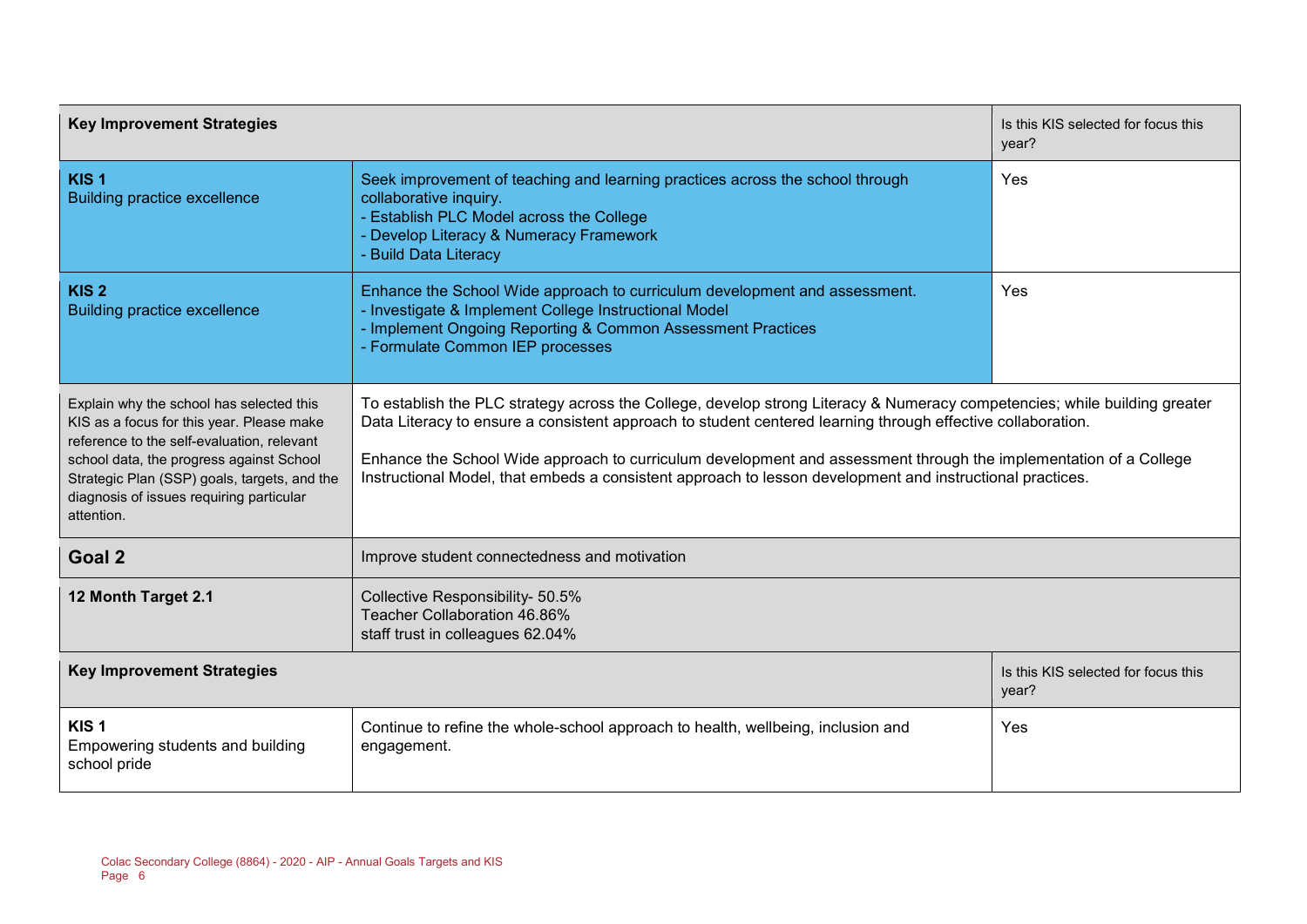| Our main focus is to implement the concepts of SWPBS and Respectful Relationships into the school program that will<br>Explain why the school has selected this<br>strengthen the improving culture of health, well-being, inclusion and engagement at CSC.<br>KIS as a focus for this year. Please make<br>reference to the self-evaluation, relevant<br>Our secondary focus is on improving our transitions into, through and out of CSC, as well as, creating a strong student<br>school data, the progress against School<br>leadership framework of development.<br>Strategic Plan (SSP) goals, targets, and the<br>diagnosis of issues requiring particular<br>attention. |                                                                                                                                                                                                                                                                                                                                                                                                                                       |                                              |  |
|---------------------------------------------------------------------------------------------------------------------------------------------------------------------------------------------------------------------------------------------------------------------------------------------------------------------------------------------------------------------------------------------------------------------------------------------------------------------------------------------------------------------------------------------------------------------------------------------------------------------------------------------------------------------------------|---------------------------------------------------------------------------------------------------------------------------------------------------------------------------------------------------------------------------------------------------------------------------------------------------------------------------------------------------------------------------------------------------------------------------------------|----------------------------------------------|--|
| Goal 3                                                                                                                                                                                                                                                                                                                                                                                                                                                                                                                                                                                                                                                                          | Develop the capabilities of the Leadership Team to build an effective improvement culture                                                                                                                                                                                                                                                                                                                                             |                                              |  |
| 12 Month Target 3.1                                                                                                                                                                                                                                                                                                                                                                                                                                                                                                                                                                                                                                                             | VCE Study Scores 40 and above increased to 3.03<br>Mean study score increased to 26.7<br>Mean study score in English increased to 25.78                                                                                                                                                                                                                                                                                               |                                              |  |
| <b>Key Improvement Strategies</b>                                                                                                                                                                                                                                                                                                                                                                                                                                                                                                                                                                                                                                               |                                                                                                                                                                                                                                                                                                                                                                                                                                       | Is this KIS selected for focus this<br>year? |  |
| KIS <sub>1</sub><br><b>Building leadership teams</b>                                                                                                                                                                                                                                                                                                                                                                                                                                                                                                                                                                                                                            | The leadership team leads school improvement                                                                                                                                                                                                                                                                                                                                                                                          | Yes                                          |  |
| Explain why the school has selected this<br>KIS as a focus for this year. Please make<br>reference to the self-evaluation, relevant<br>school data, the progress against School<br>Strategic Plan (SSP) goals, targets, and the<br>diagnosis of issues requiring particular<br>attention.                                                                                                                                                                                                                                                                                                                                                                                       | The focus of this goal is to establish an effective professional learning, formulate college structures that support<br>communication, clear protocols and norms to support the development of an effective leadership culture. This strategy will be<br>underpinned by a growth mindset process for both staff and students.<br>Collective Responsibility- 50.5%<br>Teacher Collaboration 46.86%<br>staff trust in colleagues 62.04% |                                              |  |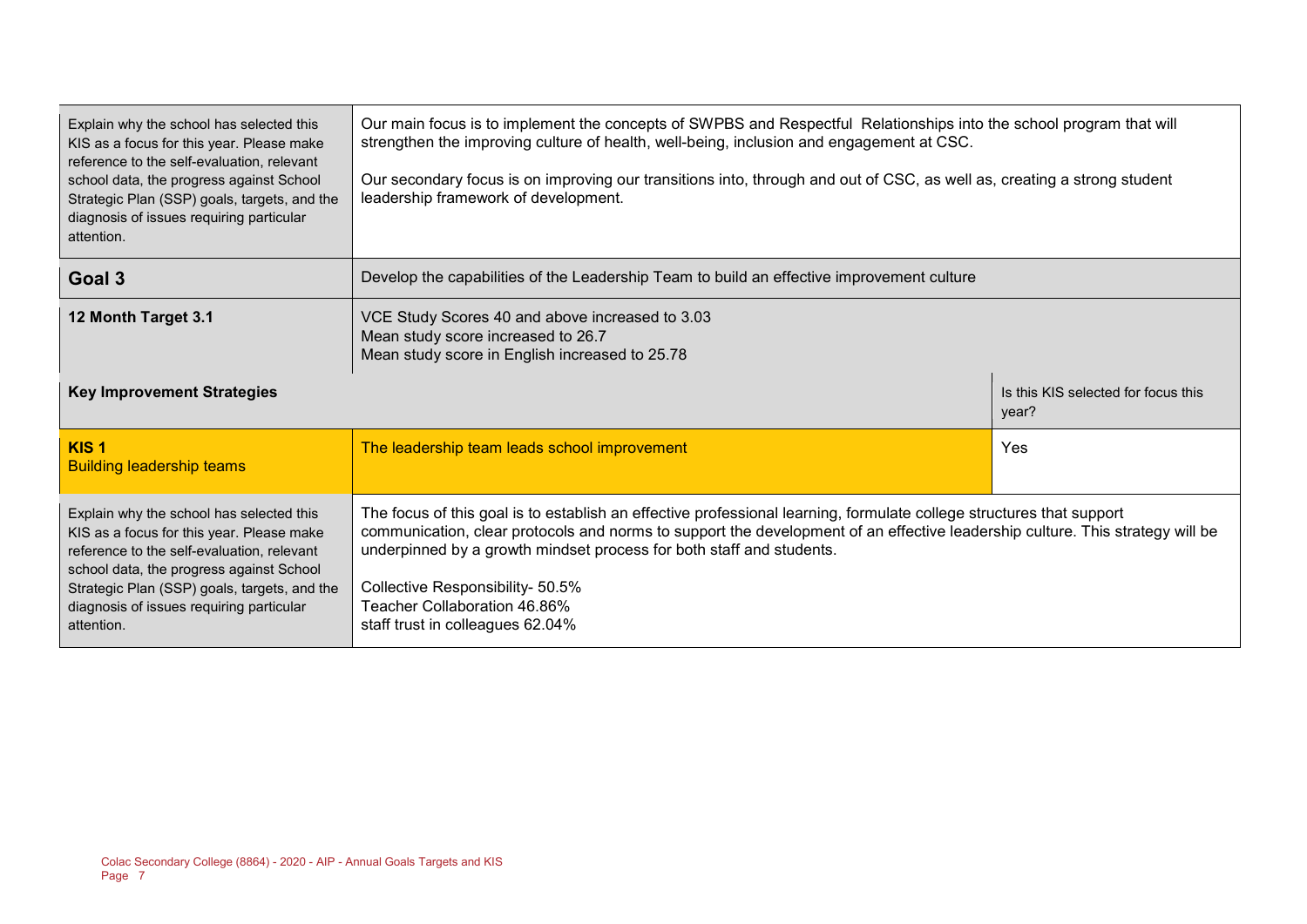### **Define Actions, Outcomes and Activities**

| Goal 1                                                  | Improve student learning through building teacher efficacy                                                                                                                                                                                                                                                                                                                                                                                                                                        |
|---------------------------------------------------------|---------------------------------------------------------------------------------------------------------------------------------------------------------------------------------------------------------------------------------------------------------------------------------------------------------------------------------------------------------------------------------------------------------------------------------------------------------------------------------------------------|
| 12 Month Target 1.1                                     | Achievement Reading % of students meeting or above benchmark growth (Years 7 to 9) to 75%<br>Achievement Numeracy % of students meeting or above benchmark growth (Years 7 to 9) to 75.7                                                                                                                                                                                                                                                                                                          |
| KIS <sub>1</sub><br><b>Building practice excellence</b> | Seek improvement of teaching and learning practices across the school through collaborative inquiry.<br>- Establish PLC Model across the College<br>- Develop Literacy & Numeracy Framework<br>- Build Data Literacy                                                                                                                                                                                                                                                                              |
| <b>Actions</b>                                          | Implement PLCs for collaborative inquiry<br>Collaboration and communication- protocols and tools (collective efficacy)<br>HITS incorporated into planning and PLCs<br>Peer observations through PLCs<br>Implement the Middle Years Literacy and Numeracy Support (MYLNS) initiative through the engagement of prioritised students in<br>structured intervention.<br>Build the capacity of teachers across all learning areas to support students with significant literacy and/or numeracy needs |
| <b>Outcomes</b>                                         | Leaders will:<br>Facilitate and model PLC collaborative inquiry<br>Develop appropriate school structures that support learning for leaders, teachers & students.<br>Lead the creation and use of data walls                                                                                                                                                                                                                                                                                       |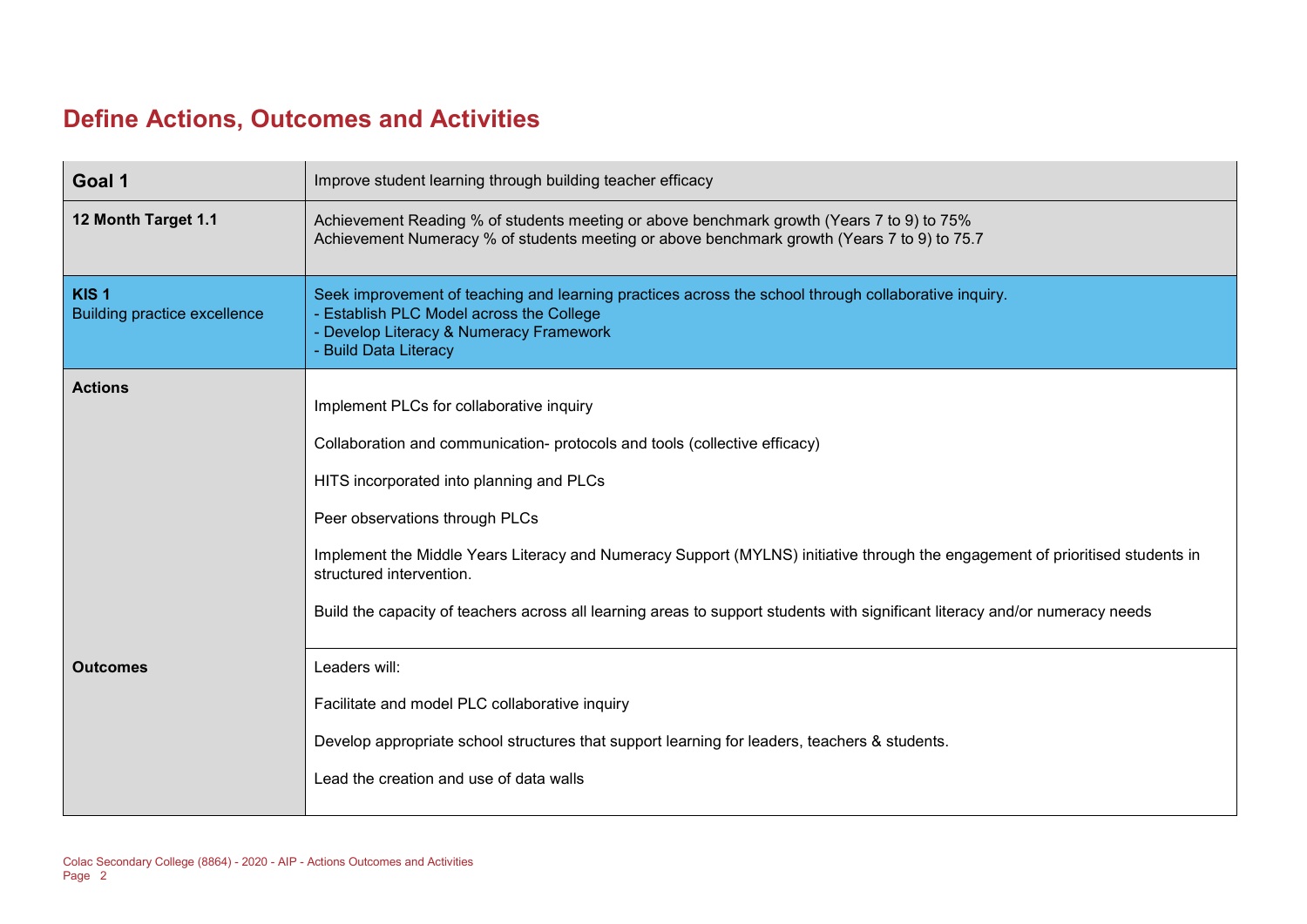|                                               | Revise and embed observation models                                                                                                                                                                                                                                                                                                                                                                                                                                                     |                                                                                                    |                                 |                 |               |  |  |
|-----------------------------------------------|-----------------------------------------------------------------------------------------------------------------------------------------------------------------------------------------------------------------------------------------------------------------------------------------------------------------------------------------------------------------------------------------------------------------------------------------------------------------------------------------|----------------------------------------------------------------------------------------------------|---------------------------------|-----------------|---------------|--|--|
|                                               |                                                                                                                                                                                                                                                                                                                                                                                                                                                                                         | Support and actively plan for MYLNS related capability building                                    |                                 |                 |               |  |  |
|                                               | Staff will:                                                                                                                                                                                                                                                                                                                                                                                                                                                                             |                                                                                                    |                                 |                 |               |  |  |
|                                               |                                                                                                                                                                                                                                                                                                                                                                                                                                                                                         | Be actively involved and engaged in PLC collaborative inquiry cycles                               |                                 |                 |               |  |  |
|                                               |                                                                                                                                                                                                                                                                                                                                                                                                                                                                                         | Actively participate in all scheduled professional learning                                        |                                 |                 |               |  |  |
|                                               |                                                                                                                                                                                                                                                                                                                                                                                                                                                                                         | Further develop skills and knowledge of HITS through structured observations                       |                                 |                 |               |  |  |
|                                               |                                                                                                                                                                                                                                                                                                                                                                                                                                                                                         | Use student learning data to inform intervention planning and delivery in recurring inquiry cycles |                                 |                 |               |  |  |
|                                               | Students will:                                                                                                                                                                                                                                                                                                                                                                                                                                                                          |                                                                                                    |                                 |                 |               |  |  |
|                                               | Identify what they are learning, why they are learning it, and know whether they have been successful in their learning                                                                                                                                                                                                                                                                                                                                                                 |                                                                                                    |                                 |                 |               |  |  |
|                                               | Identify appropriate learning goals                                                                                                                                                                                                                                                                                                                                                                                                                                                     |                                                                                                    |                                 |                 |               |  |  |
|                                               | Be able to contribute to the development, monitoring, evaluation and refinement of their Individual Education Plans (IEPs), including<br>their literacy and/or numeracy goals                                                                                                                                                                                                                                                                                                           |                                                                                                    |                                 |                 |               |  |  |
| <b>Success Indicators</b>                     | Meeting minutes and planning documents demonstrating the PLC collaborative inquiry<br>Physical and electronic data walls to track student learning and growth<br>Staff participation in observations<br>MYLNS students have goals and learning is monitored<br>HITS are evident in planning documentation and staff participated in professional learning sessions<br>Visible learning goals are evident for all students<br>IEPs are documented, used, monitored and evaluated at SSGs |                                                                                                    |                                 |                 |               |  |  |
| <b>Activities and Milestones</b>              |                                                                                                                                                                                                                                                                                                                                                                                                                                                                                         | Who                                                                                                | Is this a PL<br><b>Priority</b> | When            | <b>Budget</b> |  |  |
| Develop learning architecture to support PLCs |                                                                                                                                                                                                                                                                                                                                                                                                                                                                                         | $\triangleright$ Leadership Team                                                                   | $\overline{M}$ PLP              | from:<br>Term 1 | \$0.00        |  |  |
| Professional Learning structures              |                                                                                                                                                                                                                                                                                                                                                                                                                                                                                         | $\triangleright$ Learning Specialist(s)                                                            | Priority                        |                 |               |  |  |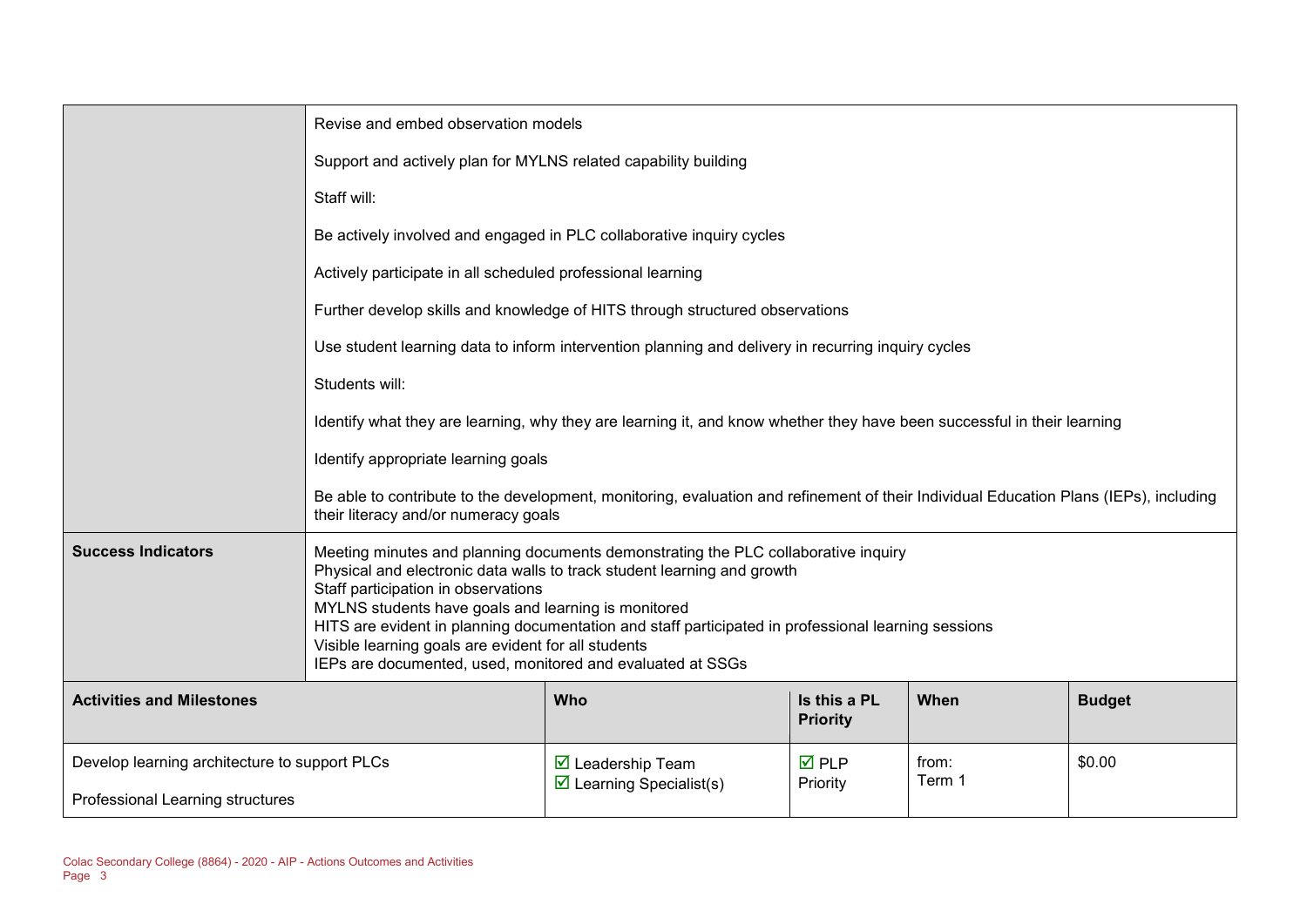| -Teams & OneNote<br>Collaborative teams<br><b>PLC Learning Session</b><br>HITS a focus<br><b>Tracy Ezard continuum</b>                                                                                       | ☑ Literacy Support<br>■ Numeracy Leader                                                                                                                                |                                | to:<br>Term 4                    | Equity funding will<br>be used                           |
|--------------------------------------------------------------------------------------------------------------------------------------------------------------------------------------------------------------|------------------------------------------------------------------------------------------------------------------------------------------------------------------------|--------------------------------|----------------------------------|----------------------------------------------------------|
| Develop norms and protocols for all meetings to allow for effective<br>collaboration, and development of relational trust.<br>Agendas, minutes<br>Policy and documentation                                   | ☑ Assistant Principal<br>$\overline{\mathbf{M}}$ Leadership Team<br>$\triangleright$ Learning Specialist(s)<br>$\triangleright$ Principal<br>☑ School Improvement Team | $\Box$ PLP<br>Priority         | from:<br>Term 1<br>to:<br>Term 4 | \$0.00<br>Equity funding will<br>be used                 |
| Use of communication protocols eg- OneNote, Emails, Teams as a<br>tool<br>Clarity around the use of each mode of communication<br>Establish through lines of communication<br>(Link to Equity Spreadsheet 1) | ☑ School Improvement Team                                                                                                                                              | $\overline{M}$ PLP<br>Priority | from:<br>Term 1<br>to:<br>Term 4 | $\overline{\mathbf{y}}$ Equity funding will<br>be used   |
| Explore and implement data walls- digital and physical<br>Identification and collation of data<br>Location of data<br>Use of data                                                                            | $\triangleright$ Learning Specialist(s)<br>$\overline{\mathbf{M}}$ Literacy Leader<br>■ Numeracy Leader                                                                | $\nabla$ PLP<br>Priority       | from:<br>Term 2<br>to:<br>Term 4 | \$<br>$\boxed{\triangle}$ Equity funding will<br>be used |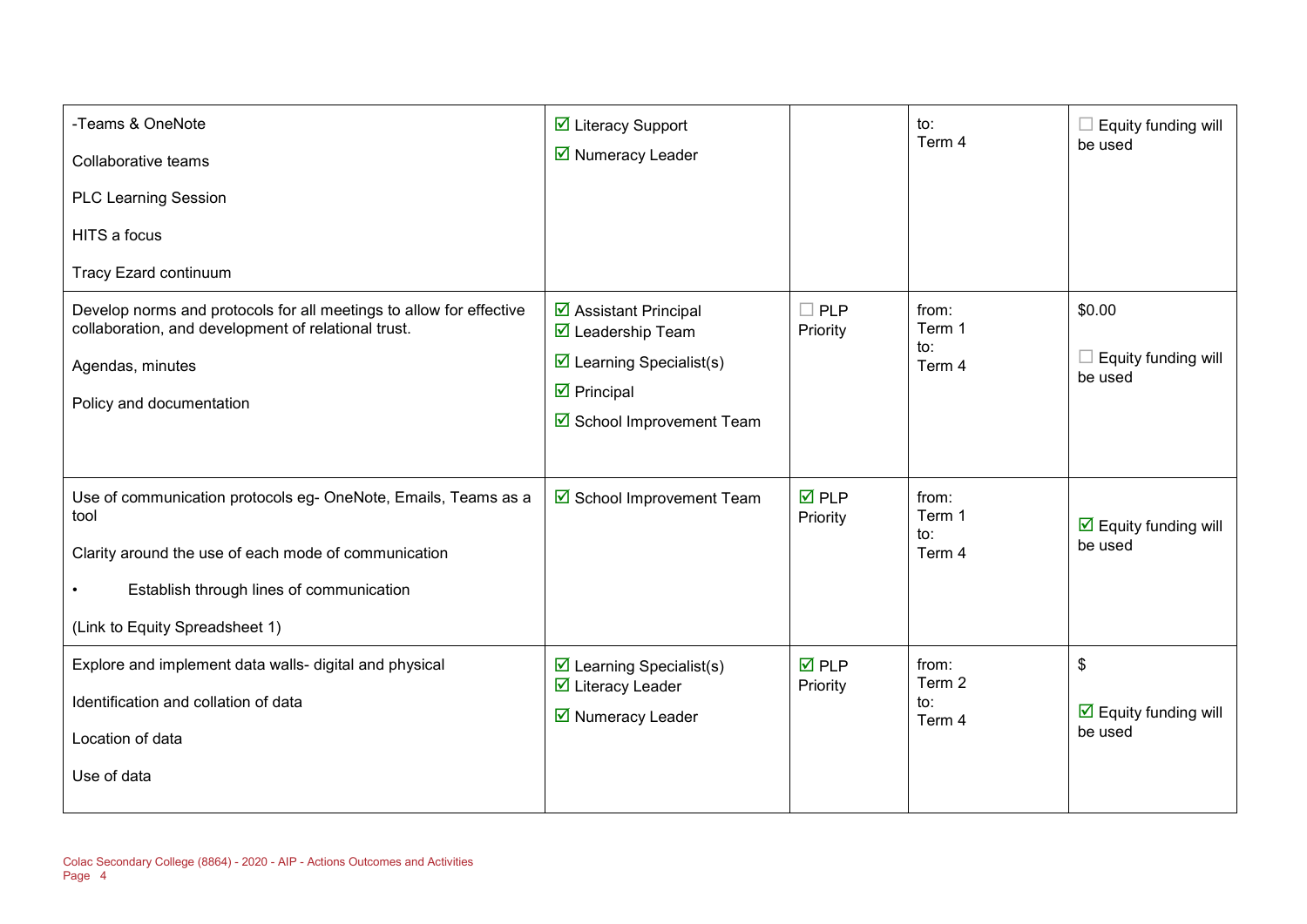| <b>Target students</b>                                                                                                                                                                                   |                                                                                                |                    |                         |                                                        |
|----------------------------------------------------------------------------------------------------------------------------------------------------------------------------------------------------------|------------------------------------------------------------------------------------------------|--------------------|-------------------------|--------------------------------------------------------|
| Case Management Meeting- Clarity                                                                                                                                                                         |                                                                                                |                    |                         |                                                        |
| <b>HITS</b>                                                                                                                                                                                              |                                                                                                |                    |                         |                                                        |
| (2)                                                                                                                                                                                                      |                                                                                                |                    |                         |                                                        |
| Focused peer observation groups                                                                                                                                                                          | $\triangleright$ Learning Specialist(s)                                                        | $\overline{M}$ PLP | from:<br>Term 3         |                                                        |
| When, where and how- purpose and focus                                                                                                                                                                   |                                                                                                | Priority           | to:<br>Term 4           | $\overline{\mathbf{y}}$ Equity funding will<br>be used |
| Coaching                                                                                                                                                                                                 |                                                                                                |                    |                         |                                                        |
| Continue to develop peer observation protocols                                                                                                                                                           |                                                                                                |                    |                         |                                                        |
| Investigate Instructional Models for College implementation                                                                                                                                              |                                                                                                |                    |                         |                                                        |
| <b>HITS</b>                                                                                                                                                                                              |                                                                                                |                    |                         |                                                        |
| (3)                                                                                                                                                                                                      |                                                                                                |                    |                         |                                                        |
| <b>MYLNS</b>                                                                                                                                                                                             | $\triangleright$ Literacy Improvement<br>Teacher                                               | $\overline{M}$ PLP | from:<br>Term 1         | \$0.00                                                 |
| Engage teachers in professional learning and/or coaching aimed at<br>building capability to differentiate instruction to cater for students<br>with significant literacy and/or numeracy learning needs. | $\triangleright$ Numeracy Improvement<br>Teacher                                               | Priority           | to:<br>Term 4           | Equity funding will<br>be used                         |
| Develop and monitor ILPs for MYLNS priority students                                                                                                                                                     |                                                                                                |                    |                         |                                                        |
| VCE / VCAL / VET Improvement strategy                                                                                                                                                                    | $\overline{\mathsf{M}}$ All Staff                                                              | <b>ØPLP</b>        | from:                   |                                                        |
| - VCE Data ANALYSIS<br>- Edrolo<br>- Revision Lectures                                                                                                                                                   | $\triangleright$ Assistant Principal<br>$\triangleright$ Principal<br>☑ School Leadership Team | Priority           | Term 1<br>to:<br>Term 3 | $\overline{\mathbf{M}}$ Equity funding will<br>be used |
| - VCE Tutoring Support                                                                                                                                                                                   | $\overline{\boxtimes}$ Sub School Leader/s                                                     |                    |                         |                                                        |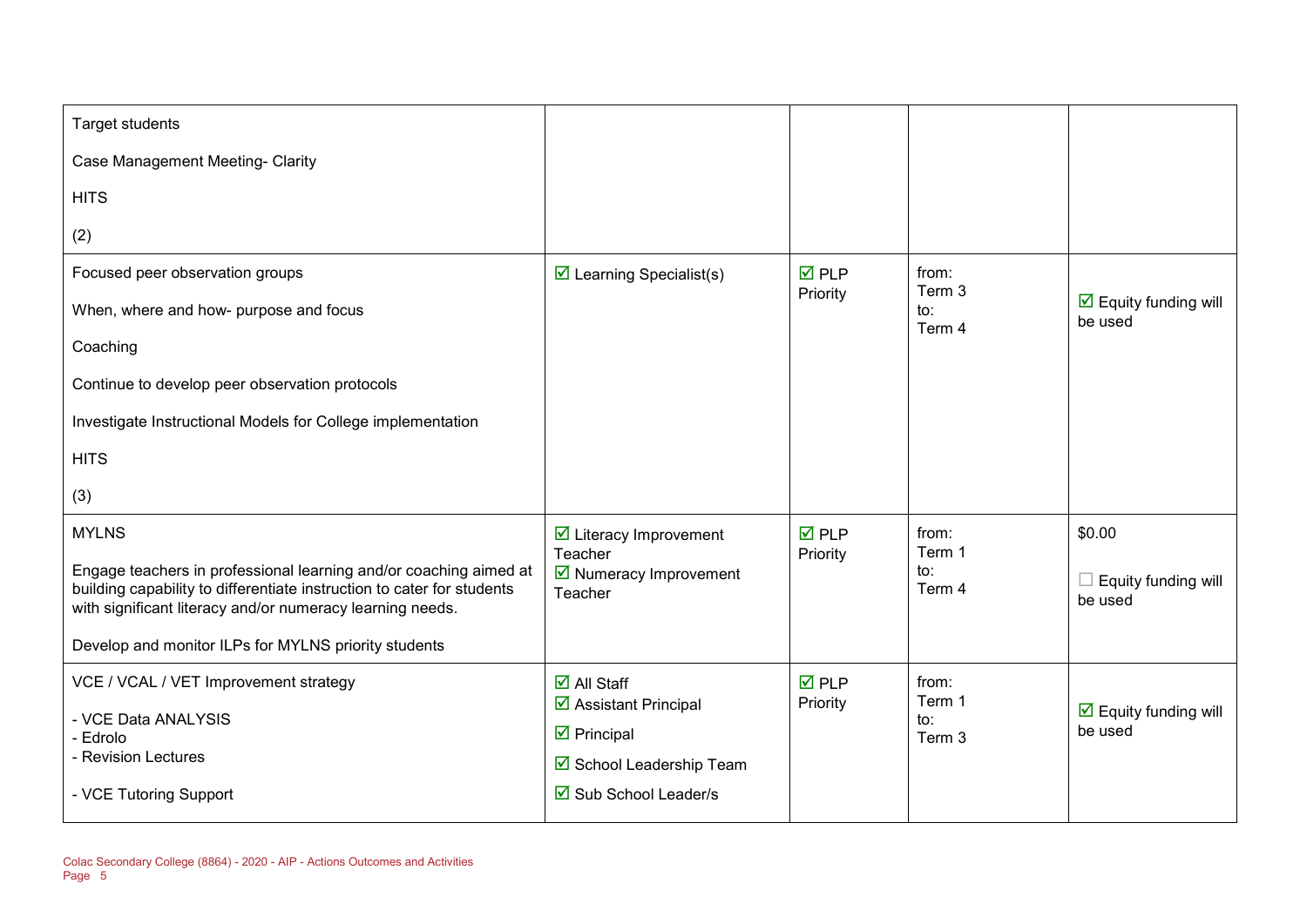| - VET Student Pathways Initiative                       |                                                                                                                                                                                                                                        |                                                                                                                                                                                                                                                                                                                             |  |  |  |
|---------------------------------------------------------|----------------------------------------------------------------------------------------------------------------------------------------------------------------------------------------------------------------------------------------|-----------------------------------------------------------------------------------------------------------------------------------------------------------------------------------------------------------------------------------------------------------------------------------------------------------------------------|--|--|--|
| (12)                                                    |                                                                                                                                                                                                                                        |                                                                                                                                                                                                                                                                                                                             |  |  |  |
| KIS <sub>2</sub><br><b>Building practice excellence</b> | Enhance the School Wide approach to curriculum development and assessment.<br>- Investigate & Implement College Instructional Model<br>- Implement Ongoing Reporting & Common Assessment Practices<br>- Formulate Common IEP processes |                                                                                                                                                                                                                                                                                                                             |  |  |  |
| <b>Actions</b>                                          | Data Literacy<br>Continue to develop consistent curriculum and planning documentation for Year 7-12<br>Ensure consistent assessment practices- of, as, for<br>Whole school framework for Literacy and Numeracy                         |                                                                                                                                                                                                                                                                                                                             |  |  |  |
| <b>Outcomes</b>                                         | Leaders will:<br>Staff will:<br>Be able to use student voice to inform their teaching<br>Students will:<br>Be able to communicate feedback that informs teacher practice                                                               | Develop the reporting architecture and reporting expectation across the school<br>Explore best practice for whole school literacy and numeracy frameworks<br>Develop our data literacy skills to inform and action improvement strategies<br>Undertake various assessment practices to improve their collaborative teaching |  |  |  |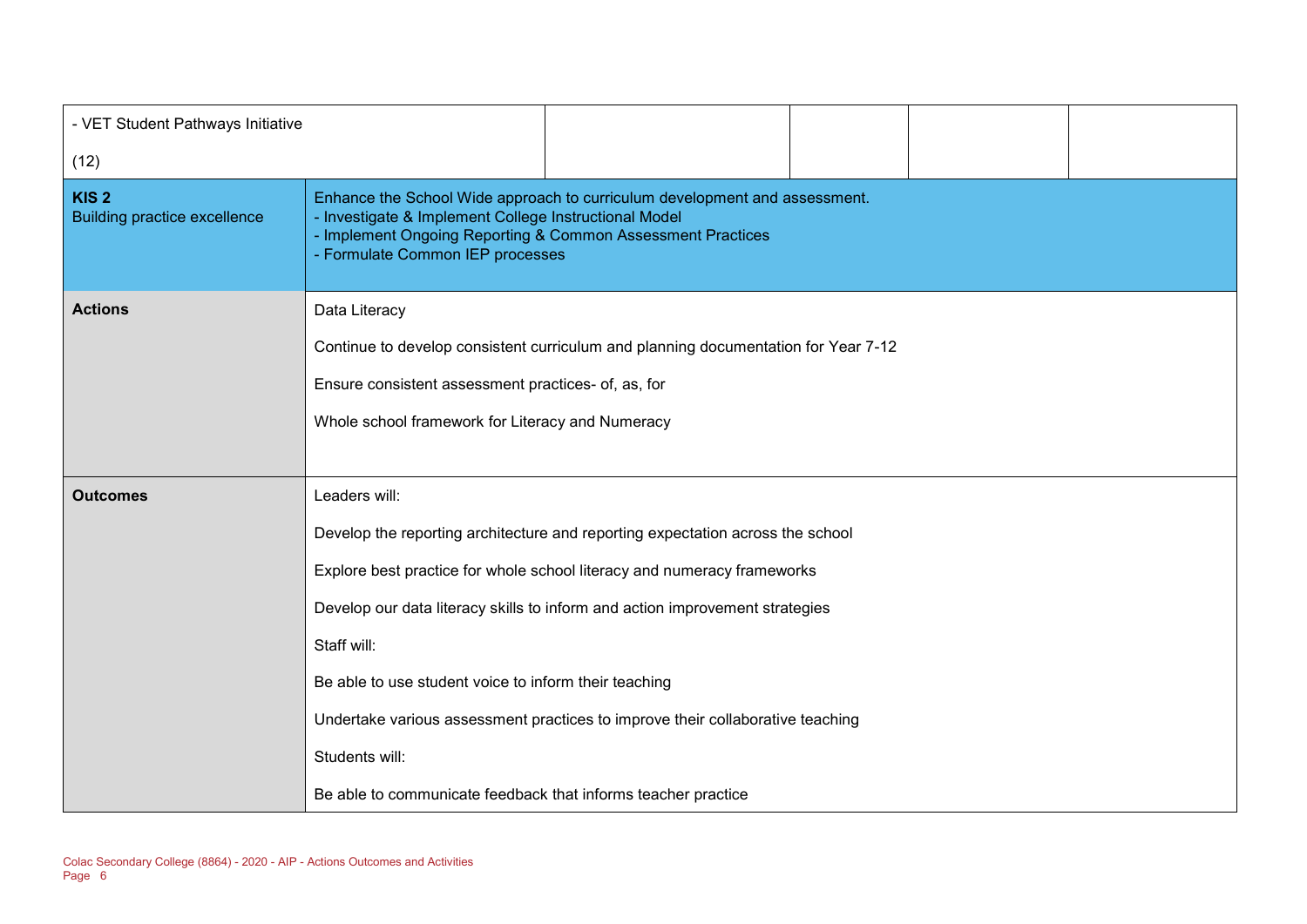|                                                                                                                                                                                                                                                                                                                                                                                                  | Articulate where they are at in their learning journey through feedback mechanisms                                                                                                                                                                                                                                                                                                                                                              |                                                                                                                                      |                                 |                                  |                                                    |
|--------------------------------------------------------------------------------------------------------------------------------------------------------------------------------------------------------------------------------------------------------------------------------------------------------------------------------------------------------------------------------------------------|-------------------------------------------------------------------------------------------------------------------------------------------------------------------------------------------------------------------------------------------------------------------------------------------------------------------------------------------------------------------------------------------------------------------------------------------------|--------------------------------------------------------------------------------------------------------------------------------------|---------------------------------|----------------------------------|----------------------------------------------------|
| <b>Success Indicators</b>                                                                                                                                                                                                                                                                                                                                                                        | Developed whole school literacy and numeracy framework<br>Data is used to inform teaching and reported on in Compass. Leaders and teachers analyse formative and summative assessments<br>to inform improvement strategies. Assessment cycle is evident. Moderation of student work.<br>Student feedback strategies are employed in all lessons.<br>Teacher's collaborate to plan for student learning using consistent planning documentation. |                                                                                                                                      |                                 |                                  |                                                    |
| <b>Activities and Milestones</b>                                                                                                                                                                                                                                                                                                                                                                 |                                                                                                                                                                                                                                                                                                                                                                                                                                                 | Who                                                                                                                                  | Is this a PL<br><b>Priority</b> | When                             | <b>Budget</b>                                      |
| Enhancing our understanding of reporting structures and<br>expectations - embed Ongoing Reporting<br>-Core subjects- 5 weekly cycles and aligned with units of work<br>Unit planners guide reporting structures<br>Implement Ongoing Reporting by end of Term 1<br>Professional Learning in relation to Compass learning tasks and<br>the transition from current Common Assessment Tasks<br>(4) |                                                                                                                                                                                                                                                                                                                                                                                                                                                 | ☑ Assistant Principal<br>$\overline{\mathbf{M}}$ KLA Leader<br>$\overline{\mathbf{M}}$ Leadership Team<br>$\triangleright$ Principal | $\overline{M}$ PLP<br>Priority  | from:<br>Term 1<br>to:<br>Term 4 | $\boxed{\triangle}$ Equity funding will<br>be used |
| Enhancing our assessment practices to better inform feedback<br>Moderation for consistency in feedback reflection process<br>Assessment aligned Victorian Curriculum planning<br>- Rubrics<br>- Differentiation<br>Explore Backwards by Design unit development<br>(5)                                                                                                                           |                                                                                                                                                                                                                                                                                                                                                                                                                                                 | $\overline{\mathsf{M}}$ All Staff                                                                                                    | $\overline{M}$ PLP<br>Priority  | from:<br>Term 1<br>to:<br>Term 4 | $\boxed{\triangle}$ Equity funding will<br>be used |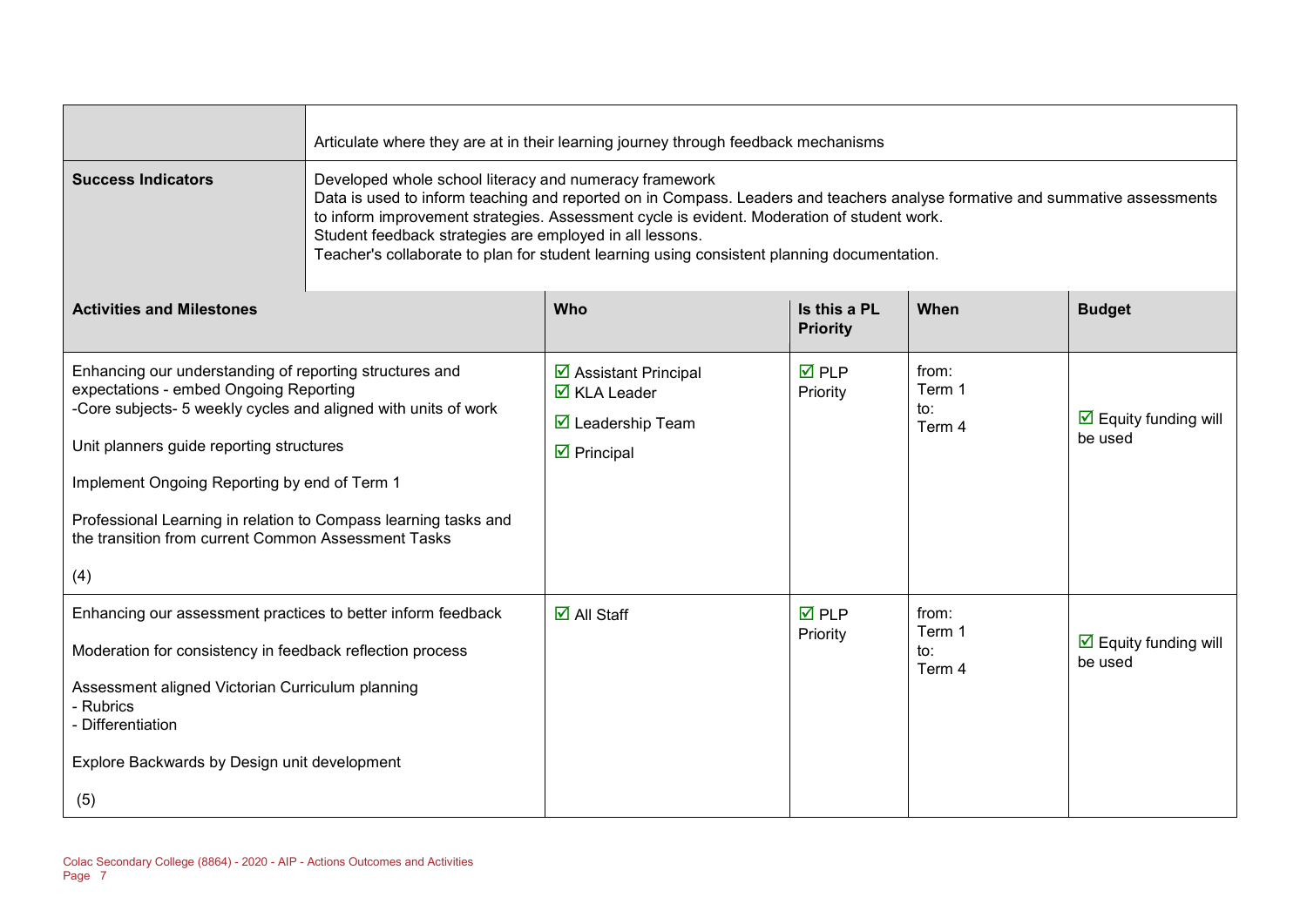| Explore whole school approach to Literacy and Numeracy<br>8A & 8B Support<br>Maths Pathways<br><b>Quick Start Maths</b><br>Sound Write<br>ebooks Years 7-9<br>Embedding term and unit planners for all curriculum areas<br>Backward mapping of subject specific language (PLC)<br>Explore best practices of literacy and numeracy strategies<br>- Sound Write Spelling Training<br>(6) |                                              | $\overline{\mathbf{Z}}$ KLA Leader<br>$\triangleright$ Learning Specialist(s)<br>$\overline{\mathbf{y}}$ Literacy Leader<br>$\triangleright$ Numeracy Leader | $\Box$ PLP<br>Priority  | from:<br>Term 1<br>to:<br>Term 4 | $\triangleright$ Equity funding will<br>be used        |
|----------------------------------------------------------------------------------------------------------------------------------------------------------------------------------------------------------------------------------------------------------------------------------------------------------------------------------------------------------------------------------------|----------------------------------------------|--------------------------------------------------------------------------------------------------------------------------------------------------------------|-------------------------|----------------------------------|--------------------------------------------------------|
| Data Literacy<br>Undertake PL of data practices<br><b>Bastow Data Literacy</b><br>- VCAA VCE Data Analysis<br>Norms, parameters and use of data<br>Review assessment calendar<br>Investigate assessment tools (PAT, Essential Assessments, IXL) to<br>move from OnDemand testing.<br>(7)                                                                                               |                                              | $\overline{\mathbf{M}}$ Leadership Team                                                                                                                      | <b>ØPLP</b><br>Priority | from:<br>Term 1<br>to:<br>Term 4 | $\overline{\mathbf{y}}$ Equity funding will<br>be used |
| Goal 2                                                                                                                                                                                                                                                                                                                                                                                 | Improve student connectedness and motivation |                                                                                                                                                              |                         |                                  |                                                        |
| 12 Month Target 2.1<br>Collective Responsibility- 50.5%<br>Teacher Collaboration 46.86%<br>staff trust in colleagues 62.04%                                                                                                                                                                                                                                                            |                                              |                                                                                                                                                              |                         |                                  |                                                        |
| KIS <sub>1</sub>                                                                                                                                                                                                                                                                                                                                                                       |                                              | Continue to refine the whole-school approach to health, wellbeing, inclusion and engagement.                                                                 |                         |                                  |                                                        |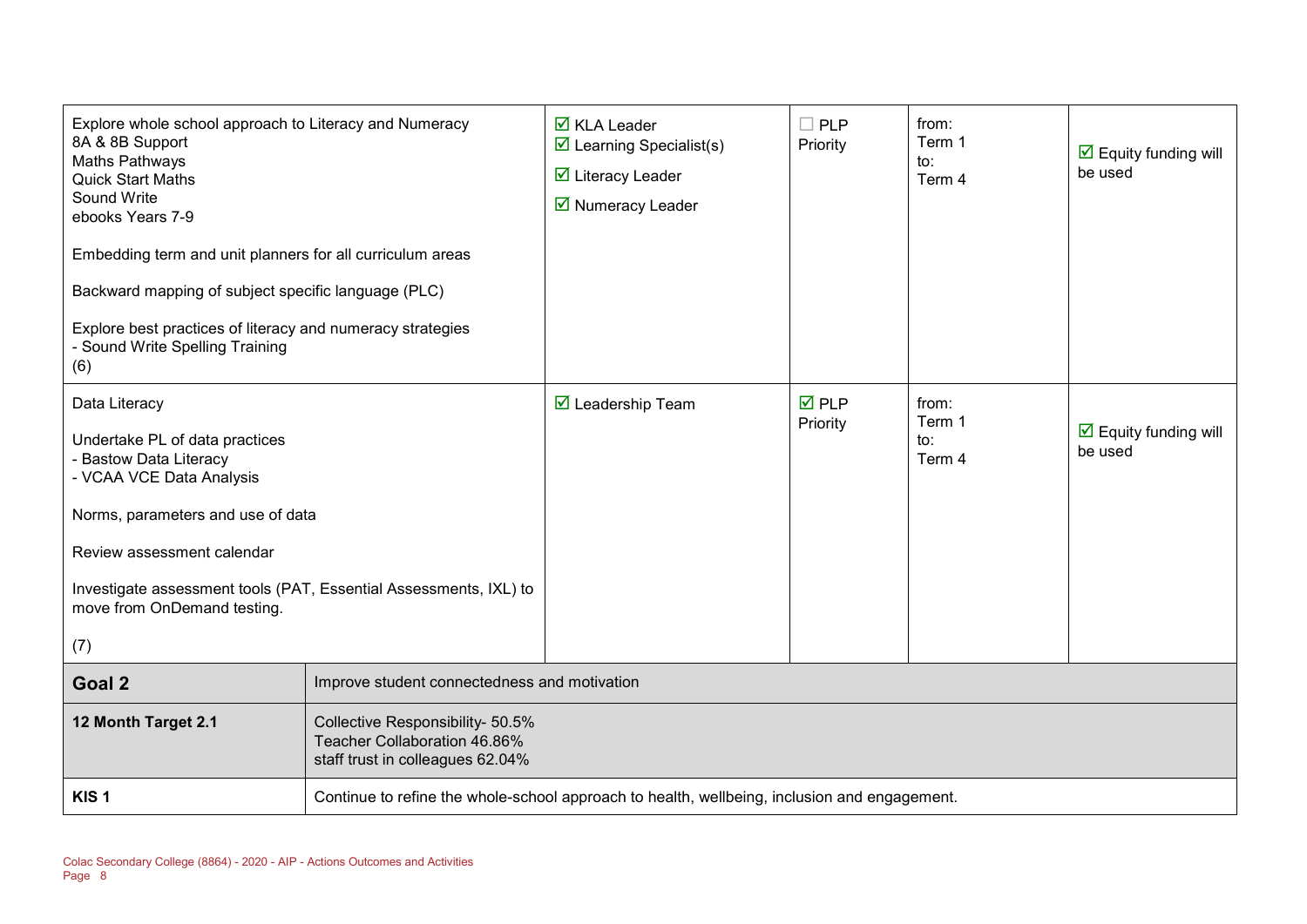| Empowering students and<br>building school pride |                                                                                                                                                                                                                                                                 |
|--------------------------------------------------|-----------------------------------------------------------------------------------------------------------------------------------------------------------------------------------------------------------------------------------------------------------------|
| <b>Actions</b>                                   | Establish SWPBS Implementation Working Party                                                                                                                                                                                                                    |
|                                                  | Investigate SWPBS & RR create linkage to Student Engagement Framework Stations & Actions                                                                                                                                                                        |
|                                                  | Student Voice & Agency -Exploration of student voice through establishing a developmental Student Leadership Program                                                                                                                                            |
|                                                  | Implement strategies to enhance connections between school and families                                                                                                                                                                                         |
| <b>Outcomes</b>                                  | Leaders will:                                                                                                                                                                                                                                                   |
|                                                  | Provide Architecture for review ie POR & Meeting Time                                                                                                                                                                                                           |
|                                                  | Provide opportunity to attend Professional Development in RR & SWPBS                                                                                                                                                                                            |
|                                                  | Empower teachers to empower students to develop positive behaviors                                                                                                                                                                                              |
|                                                  | Staff will:                                                                                                                                                                                                                                                     |
|                                                  | Employ SWPBS strategies to support increased social and learning outcomes for students                                                                                                                                                                          |
|                                                  | Understand and use the multi-tiered systems of support to target students' specific needs                                                                                                                                                                       |
|                                                  | Students will:                                                                                                                                                                                                                                                  |
|                                                  | Demonstrate respectful relationships and positive behaviour                                                                                                                                                                                                     |
|                                                  | Show increased time focused on instruction                                                                                                                                                                                                                      |
|                                                  | Have improved social-emotional wellbeing                                                                                                                                                                                                                        |
| <b>Success Indicators</b>                        | SWPBS behavior matrix is completed and implemented- defined set of behaviors<br>A common philosophy and purpose is established<br>Evident procedures for record-keeping, decision making and ongoing monitoring<br>Positive increase to student engagement data |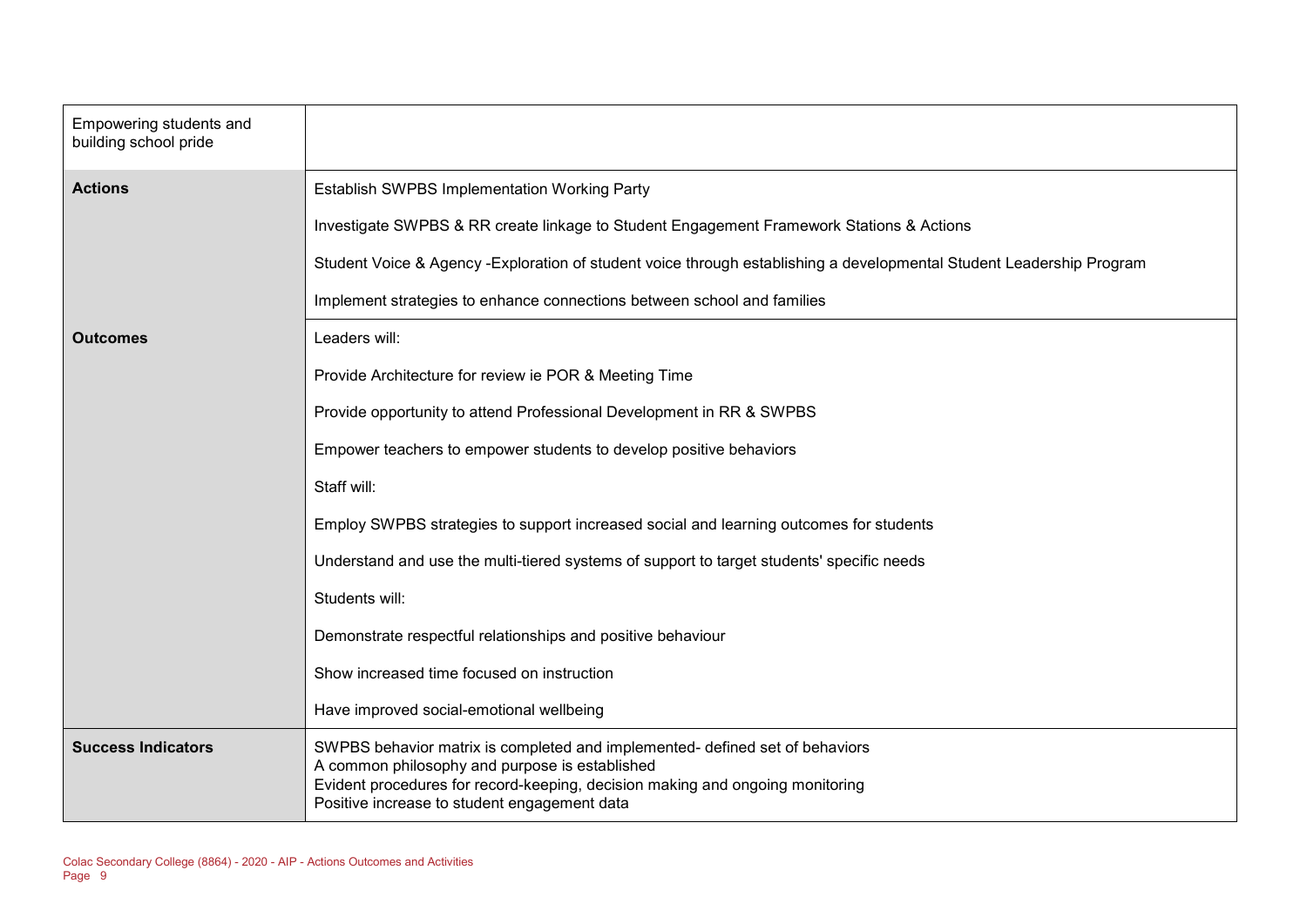| <b>Activities and Milestones</b>                                                                                                                                                                                                                                                               | Who                                                                                                                                                                                                                                                    | Is this a PL<br><b>Priority</b> | When                             | <b>Budget</b>                                                                       |
|------------------------------------------------------------------------------------------------------------------------------------------------------------------------------------------------------------------------------------------------------------------------------------------------|--------------------------------------------------------------------------------------------------------------------------------------------------------------------------------------------------------------------------------------------------------|---------------------------------|----------------------------------|-------------------------------------------------------------------------------------|
| Establish Implementation team/working party<br>Review previous incarnations of capabilities, RR, SWPBS<br>Create linkage to Student Engagement Framework Stations and<br>Actions<br>(8)                                                                                                        | ☑ Assistant Principal<br>$\triangledown$ Leading Teacher(s)<br>$\triangleright$ Principal<br>$\overline{\mathbf{y}}$ Student(s)<br>$\triangledown$ Teacher(s)<br>$\overline{\mathbf{y}}$ Wellbeing Team<br>$\triangleright$ Year Level Co-ordinator(s) | <b>☑</b> PLP<br>Priority        | from:<br>Term 2<br>to:<br>Term 4 | $\boldsymbol{\mathsf{S}}$<br>$\overline{\mathbf{y}}$ Equity funding will<br>be used |
| Provide opportunity to attend Professional Development in RR &<br><b>SWPBS</b><br>Develop implementation strategy of RR & SWPBS<br>Develop visual to represent links between Stations and Actions<br>with RR, Capabilities & SWPBS<br>(9)                                                      | ☑ Assistant Principal<br>$\triangledown$ Leading Teacher(s)<br>$\triangleright$ Principal                                                                                                                                                              | $\overline{M}$ PLP<br>Priority  | from:<br>Term 3<br>to:<br>Term 4 | $\triangleright$ Equity funding will<br>be used                                     |
| <b>Student Voice &amp; Agency</b><br><b>Explore DET Student Voice and Agency initiatives</b><br><b>Review SLC Structure</b><br>-Exploration of student voice through establishing a developmental<br>Student Leadership Program<br>Transition<br>- Primary to Secondary<br>- Sporting Pathways | ☑ Assistant Principal<br>$\boxtimes$ Principal<br>$\overline{\boxtimes}$ Sub School Leader/s<br>$\overline{\mathbf{y}}$ Wellbeing Team<br>$\triangleright$ Year Level Co-ordinator(s)                                                                  | $\Box$ PLP<br>Priority          | from:<br>Term 1<br>to:<br>Term 4 | $\overline{\mathbf{M}}$ Equity funding will<br>be used                              |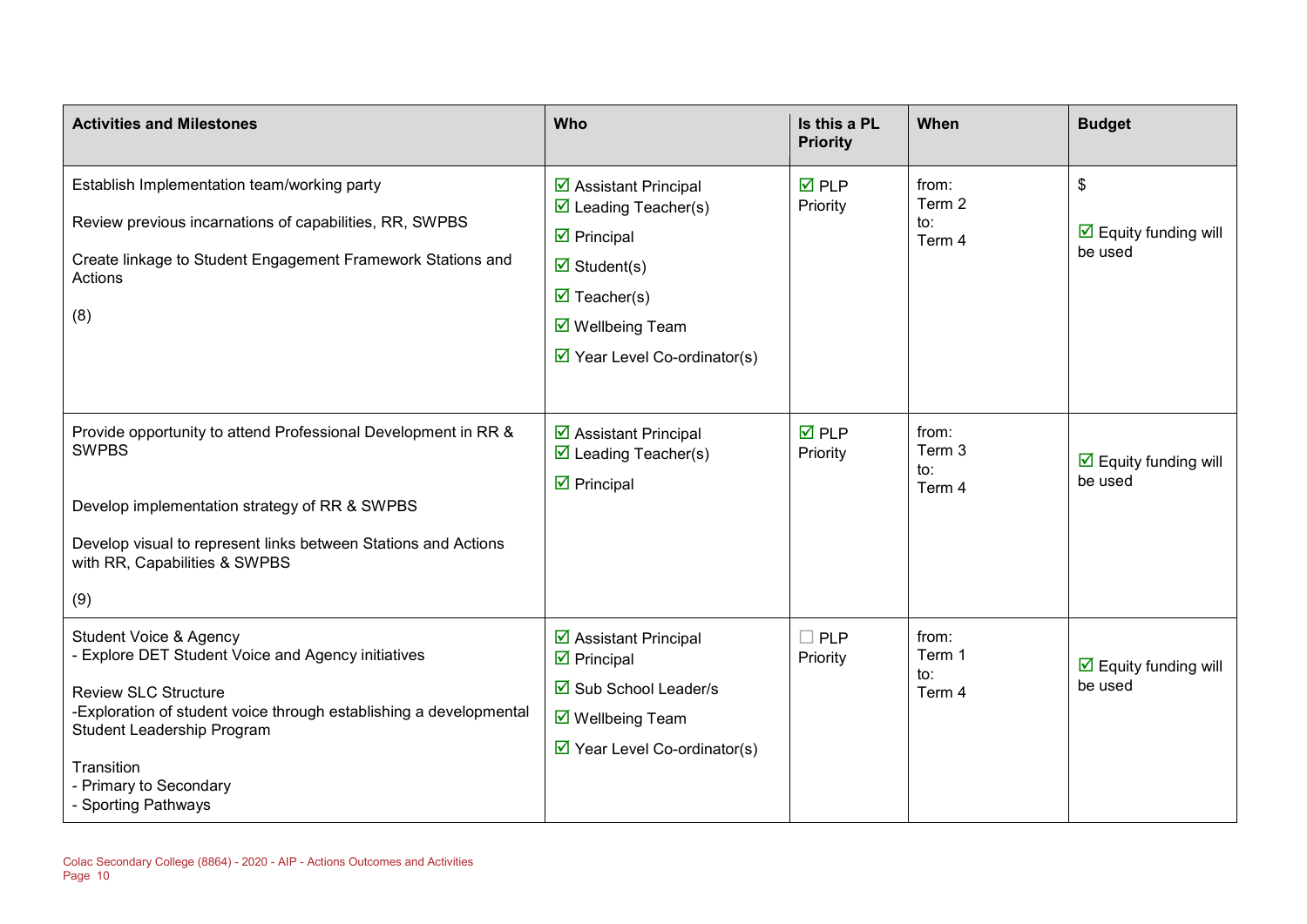| - BeHeard<br>- STEM<br>- Kokoda<br>(10)              |                                                                                                                                         |  |  |  |  |  |  |
|------------------------------------------------------|-----------------------------------------------------------------------------------------------------------------------------------------|--|--|--|--|--|--|
| Goal 3                                               | Develop the capabilities of the Leadership Team to build an effective improvement culture                                               |  |  |  |  |  |  |
| 12 Month Target 3.1                                  | VCE Study Scores 40 and above increased to 3.03<br>Mean study score increased to 26.7<br>Mean study score in English increased to 25.78 |  |  |  |  |  |  |
| KIS <sub>1</sub><br><b>Building leadership teams</b> | The leadership team leads school improvement                                                                                            |  |  |  |  |  |  |
| <b>Actions</b>                                       | <b>Completion of SSP Review</b>                                                                                                         |  |  |  |  |  |  |
|                                                      | Develop a whole-school approach to growth mindset for students, teachers and leaders                                                    |  |  |  |  |  |  |
|                                                      | Develop a shared understanding of the PDP process and the link to whole school growth                                                   |  |  |  |  |  |  |
| <b>Outcomes</b>                                      | Students can:                                                                                                                           |  |  |  |  |  |  |
|                                                      | Articulate the value of maintaining a positive growth mindset                                                                           |  |  |  |  |  |  |
|                                                      | Identify that their teachers are learners of their own practice                                                                         |  |  |  |  |  |  |
|                                                      | Teachers will                                                                                                                           |  |  |  |  |  |  |
|                                                      | Interconnect whole school curriculum planning and practice with the SSP, AIP and FISO Initiatives                                       |  |  |  |  |  |  |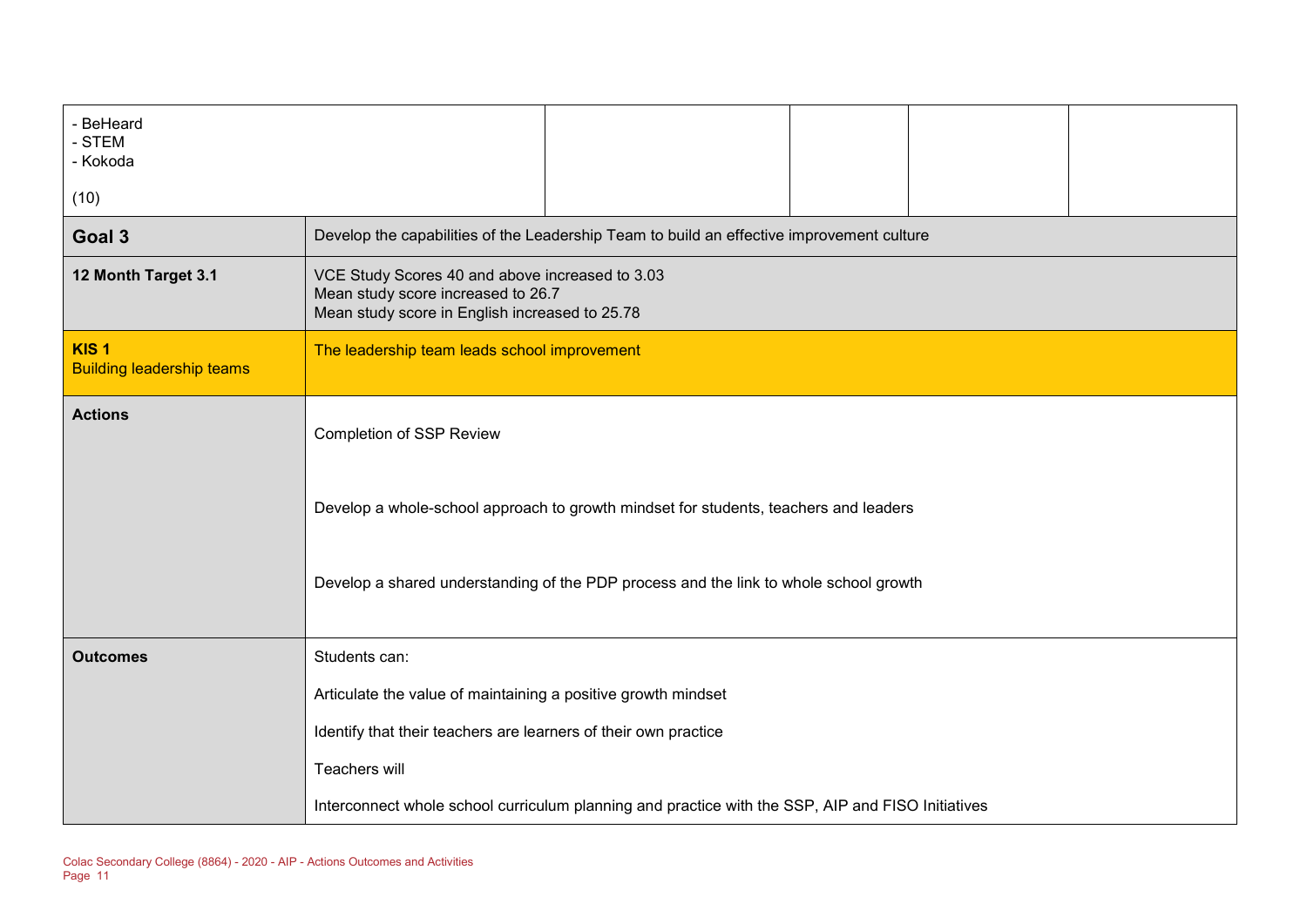|                                                               | Actively engage in and promote a positive learning culture within the school<br>Reflect on their teaching practices by completing their PDPs.<br>Leaders will<br>Embrace a culture of review, responsibility and shared accountability for school improvement<br>Refine communication, norms and protocols<br>Advocate for and lead staff professional development through the PDP process<br>Engage in, and encourage staff to commit to evidence based improvement e.g. PLC Inquiry Cycle |                                                                                                                                                                            |                                 |                                  |                                               |  |
|---------------------------------------------------------------|---------------------------------------------------------------------------------------------------------------------------------------------------------------------------------------------------------------------------------------------------------------------------------------------------------------------------------------------------------------------------------------------------------------------------------------------------------------------------------------------|----------------------------------------------------------------------------------------------------------------------------------------------------------------------------|---------------------------------|----------------------------------|-----------------------------------------------|--|
| <b>Success Indicators</b>                                     | Positive engagement and completion of the School Review and SSP development<br>Leadership structure and architecture is sustainable<br>Clear PORs and role descriptions for leaders<br>Whole school approach to growth mindset<br>Robust PDP process, valued and folllowed<br>Clearly documented communication processes, norms and protocols                                                                                                                                               |                                                                                                                                                                            |                                 |                                  |                                               |  |
| <b>Activities and Milestones</b>                              |                                                                                                                                                                                                                                                                                                                                                                                                                                                                                             | Who                                                                                                                                                                        | Is this a PL<br><b>Priority</b> | When                             | <b>Budget</b>                                 |  |
| Review the SSP                                                |                                                                                                                                                                                                                                                                                                                                                                                                                                                                                             | ☑ Assistant Principal<br>$\overline{\mathbf{M}}$ Leadership Team<br>$\triangleright$ Principal<br>$\overline{\mathbf{M}}$ Student(s)<br>$\overline{\mathbf{M}}$ Teacher(s) | $\Box$ PLP<br>Priority          | from:<br>Term 1<br>to:<br>Term 4 | \$0.00<br>Equity funding will<br>ப<br>be used |  |
| Unpack the AIP and share links to FISO with leaders and staff |                                                                                                                                                                                                                                                                                                                                                                                                                                                                                             | $\overline{\mathbf{2}}$ Assistant Principal                                                                                                                                | $\square$ PLP<br>Priority       | from:<br>Term 1                  | \$0.00                                        |  |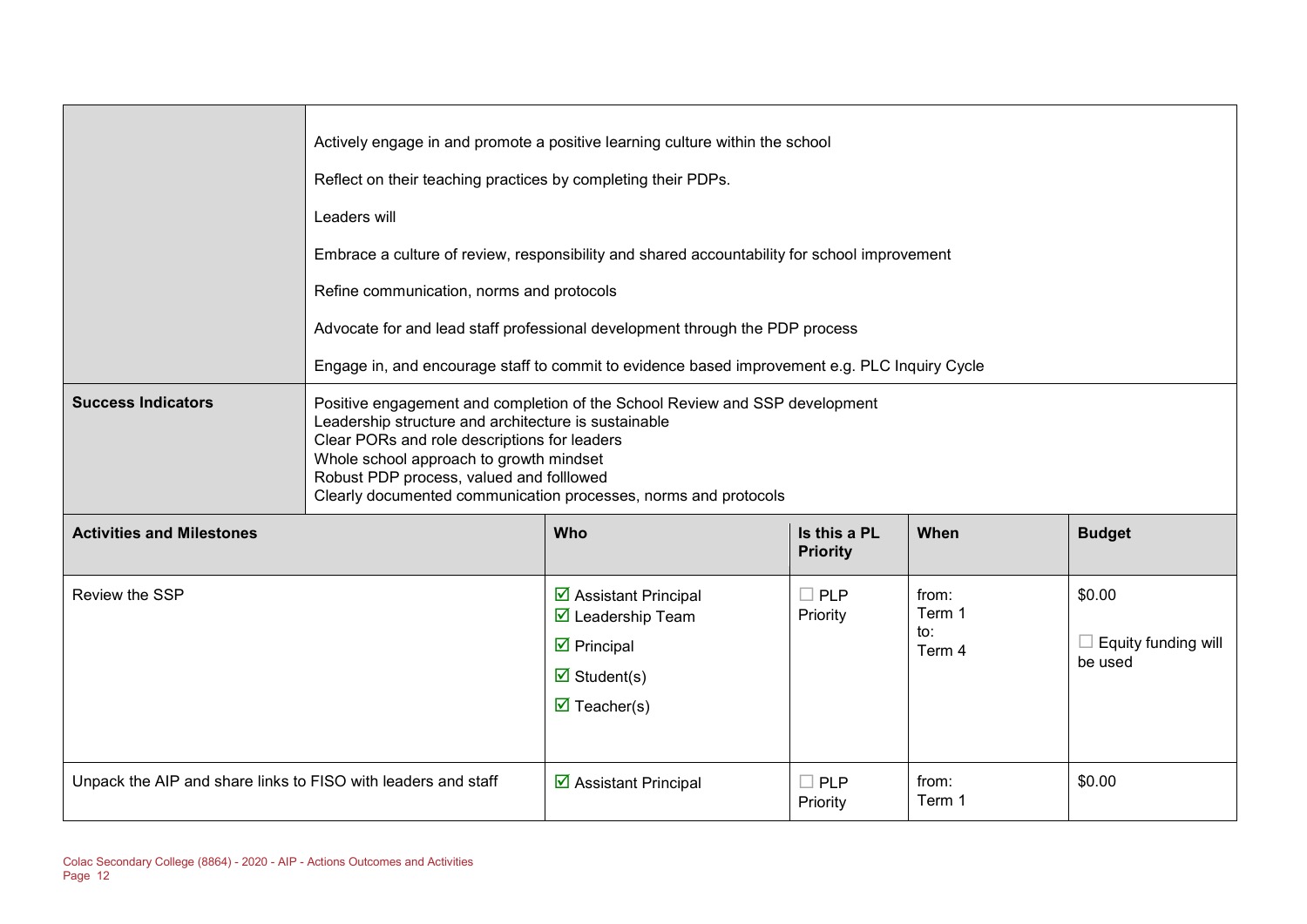|                                                                                                             | $\triangleright$ Leadership Team<br>$\triangleright$ Principal                                                |                                | to:<br>Term 3                    | Equity funding will<br>be used                  |
|-------------------------------------------------------------------------------------------------------------|---------------------------------------------------------------------------------------------------------------|--------------------------------|----------------------------------|-------------------------------------------------|
| Provide opportunities for aspirant leaders to build their capabilities<br>in school improvement<br>(11)     | $\overline{\mathbf{M}}$ Leadership Team<br>$\overline{\mathbf{M}}$ Teacher(s)                                 | $\overline{M}$ PLP<br>Priority | from:<br>Term 1<br>to:<br>Term 4 | $\triangleright$ Equity funding will<br>be used |
| Develop learning architecture and the norms and protocols to<br>ensure meeting effectiveness and efficiency | $\triangleright$ Assistant Principal<br>$\overline{\mathbf{M}}$ Leadership Team<br>$\triangledown$ Principal  | $\Box$ PLP<br>Priority         | from:<br>Term 1<br>to:<br>Term 4 | \$0.00<br>Equity funding will<br>be used        |
| Professional learning around PDP process                                                                    | $\triangleright$ Assistant Principal<br>$\overline{\mathbf{M}}$ Leadership Team<br>$\triangleright$ Principal | $\overline{M}$ PLP<br>Priority | from:<br>Term 1<br>to:<br>Term 4 | \$0.00<br>Equity funding will<br>be used        |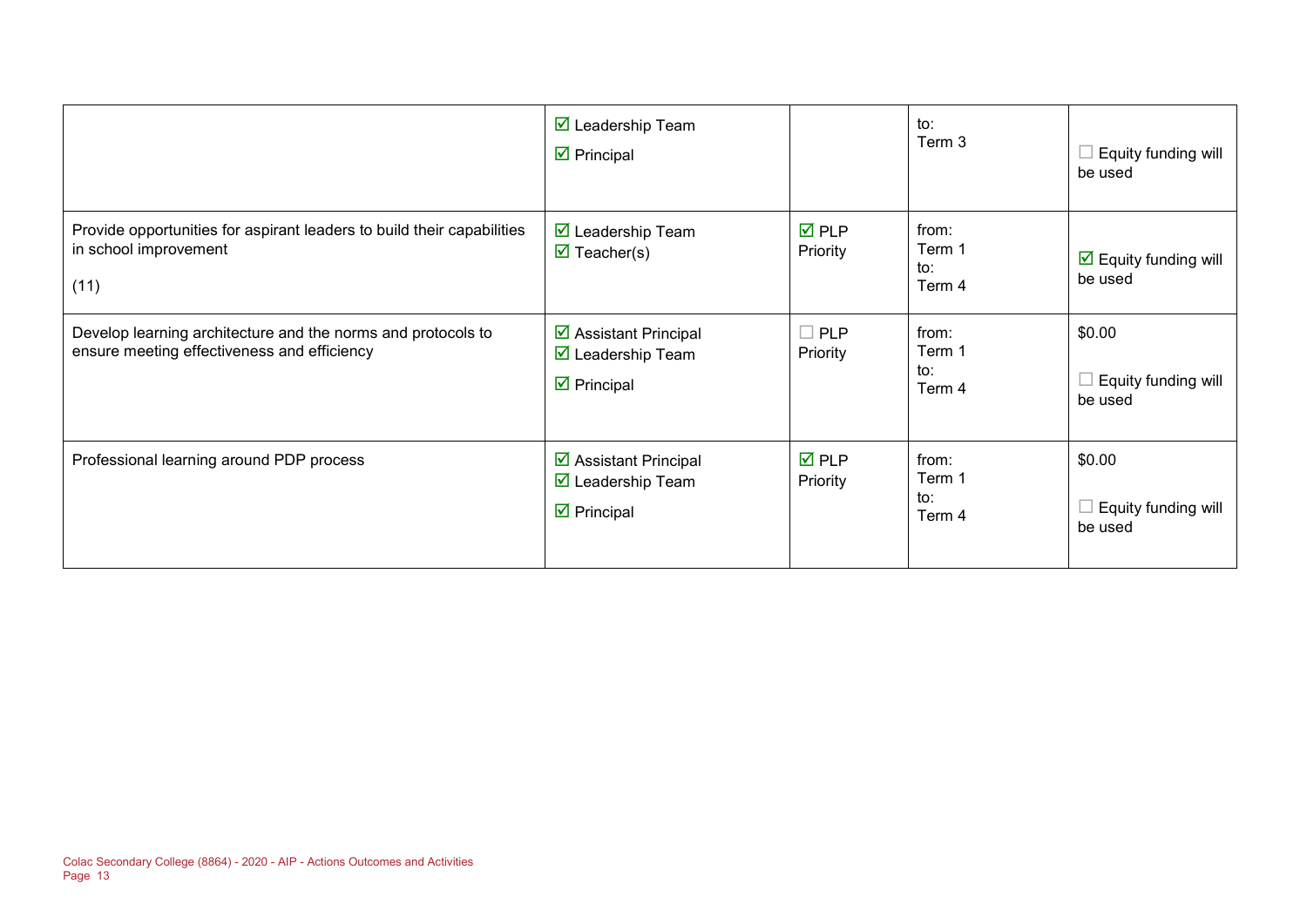# **Equity Funding Planner**

#### Equity Spending Totals

| Category                                                 | <b>Total proposed</b><br>budget $($)$ | Spend $($)$  |
|----------------------------------------------------------|---------------------------------------|--------------|
| Equity funding associated with Activities and Milestones | \$925,039.00                          | \$925,039.00 |
| <b>Additional Equity funding</b>                         | \$0.00                                | \$0.00       |
| <b>Grand Total</b>                                       | \$925,039.00                          | \$925,039.00 |

#### Activities and Milestones

| <b>Activities and Milestones</b>                                                                                 | When                             | Category | <b>Total proposed</b><br>budget (\$) | <b>Equity Spend (\$)</b> |
|------------------------------------------------------------------------------------------------------------------|----------------------------------|----------|--------------------------------------|--------------------------|
| Use of communication protocols eg- OneNote,<br>Emails, Teams as a tool<br>Clarity around the use of each mode of | from:<br>Term 1<br>to:<br>Term 4 |          |                                      |                          |
| communication<br>Establish through lines of communication                                                        |                                  |          |                                      |                          |
| (Link to Equity Spreadsheet 1)                                                                                   |                                  |          |                                      |                          |
| Explore and implement data walls- digital and physical                                                           | from:<br>Term 2                  |          |                                      |                          |
| Identification and collation of data                                                                             | to:<br>Term 4                    |          |                                      |                          |
| Location of data                                                                                                 |                                  |          |                                      |                          |
| Use of data                                                                                                      |                                  |          |                                      |                          |
| Target students                                                                                                  |                                  |          |                                      |                          |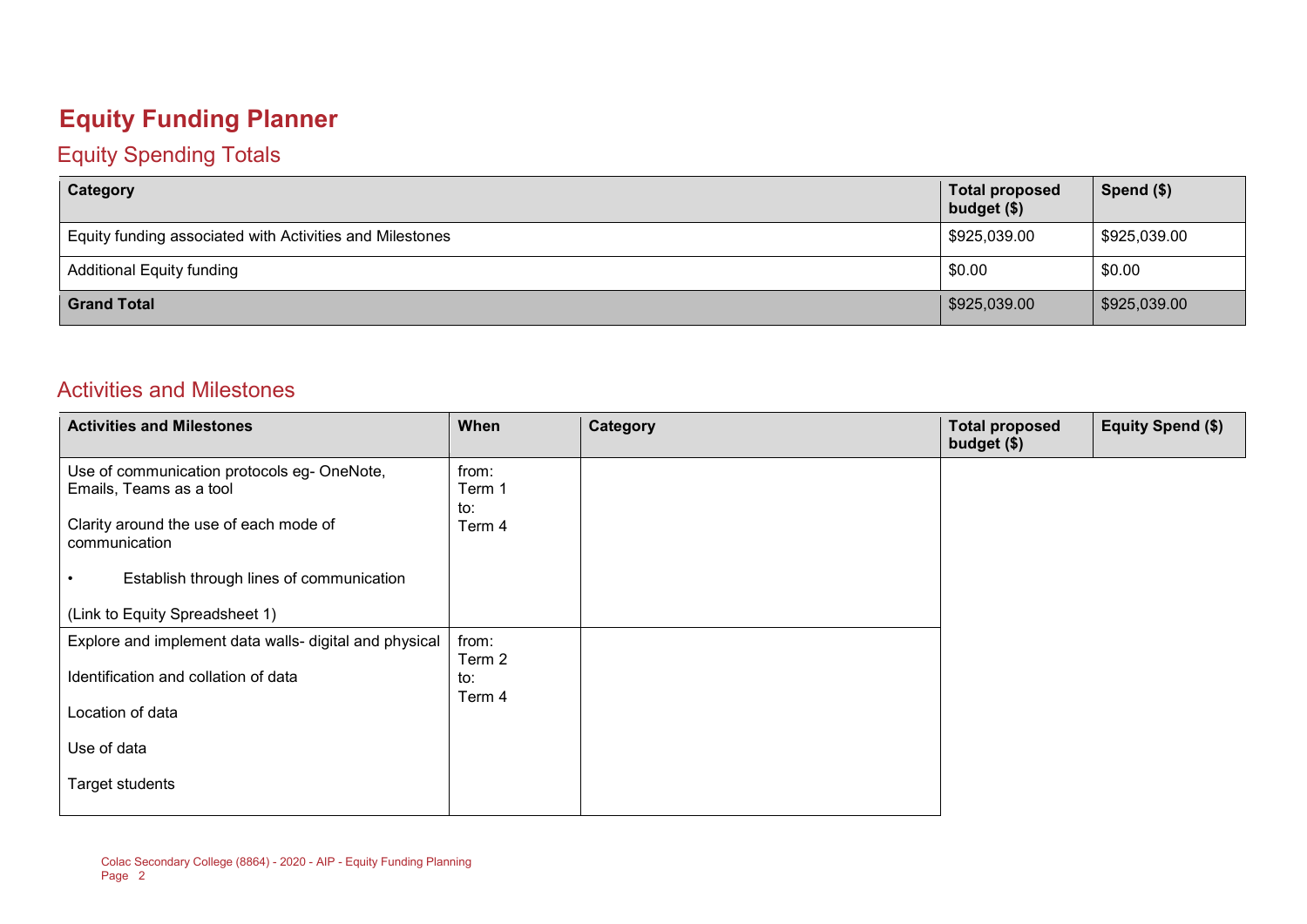| Case Management Meeting- Clarity                                                                     |                 |                                        |
|------------------------------------------------------------------------------------------------------|-----------------|----------------------------------------|
| <b>HITS</b>                                                                                          |                 |                                        |
| (2)                                                                                                  |                 |                                        |
| Focused peer observation groups                                                                      | from:           | $\triangleright$ School-based staffing |
| When, where and how- purpose and focus                                                               | Term 3<br>to:   |                                        |
| Coaching                                                                                             | Term 4          |                                        |
| Continue to develop peer observation protocols                                                       |                 |                                        |
| Investigate Instructional Models for College<br>implementation                                       |                 |                                        |
| <b>HITS</b>                                                                                          |                 |                                        |
| (3)                                                                                                  |                 |                                        |
| VCE / VCAL / VET Improvement strategy                                                                | from:<br>Term 1 |                                        |
| - VCE Data ANALYSIS                                                                                  | to:             |                                        |
| - Edrolo                                                                                             | Term 3          |                                        |
| - Revision Lectures                                                                                  |                 |                                        |
| - VCE Tutoring Support                                                                               |                 |                                        |
| - VET Student Pathways Initiative                                                                    |                 |                                        |
| (12)                                                                                                 |                 |                                        |
| Enhancing our understanding of reporting structures                                                  | from:           |                                        |
| and expectations - embed Ongoing Reporting<br>-Core subjects- 5 weekly cycles and aligned with units | Term 1<br>to:   |                                        |
| of work                                                                                              | Term 4          |                                        |
| Unit planners guide reporting structures                                                             |                 |                                        |
|                                                                                                      |                 |                                        |
| Implement Ongoing Reporting by end of Term 1                                                         |                 |                                        |
|                                                                                                      |                 |                                        |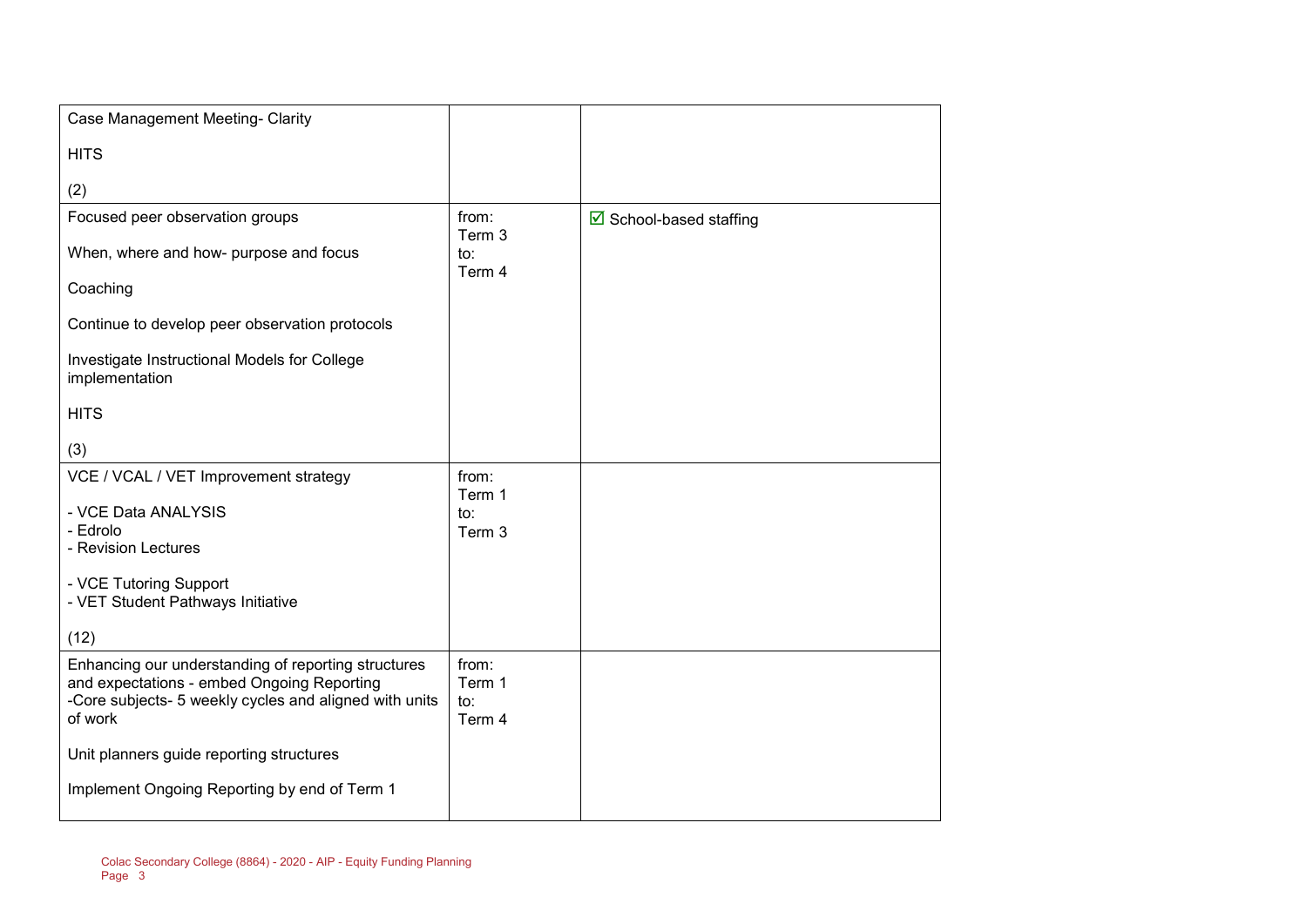| Professional Learning in relation to Compass learning<br>tasks and the transition from current Common<br><b>Assessment Tasks</b>                              |                                  |  |
|---------------------------------------------------------------------------------------------------------------------------------------------------------------|----------------------------------|--|
| (4)                                                                                                                                                           |                                  |  |
| Enhancing our assessment practices to better inform<br>feedback<br>Moderation for consistency in feedback reflection                                          | from:<br>Term 1<br>to:<br>Term 4 |  |
| process<br>Assessment aligned Victorian Curriculum planning<br>- Rubrics<br>- Differentiation                                                                 |                                  |  |
| Explore Backwards by Design unit development<br>(5)                                                                                                           |                                  |  |
| Explore whole school approach to Literacy and<br>Numeracy<br>8A & 8B Support<br>Maths Pathways<br><b>Quick Start Maths</b><br>Sound Write<br>ebooks Years 7-9 | from:<br>Term 1<br>to:<br>Term 4 |  |
| Embedding term and unit planners for all curriculum<br>areas                                                                                                  |                                  |  |
| Backward mapping of subject specific language (PLC)                                                                                                           |                                  |  |
| Explore best practices of literacy and numeracy<br>strategies<br>- Sound Write Spelling Training<br>(6)                                                       |                                  |  |
| Data Literacy<br>Undertake PL of data practices                                                                                                               | from:<br>Term 1                  |  |
|                                                                                                                                                               |                                  |  |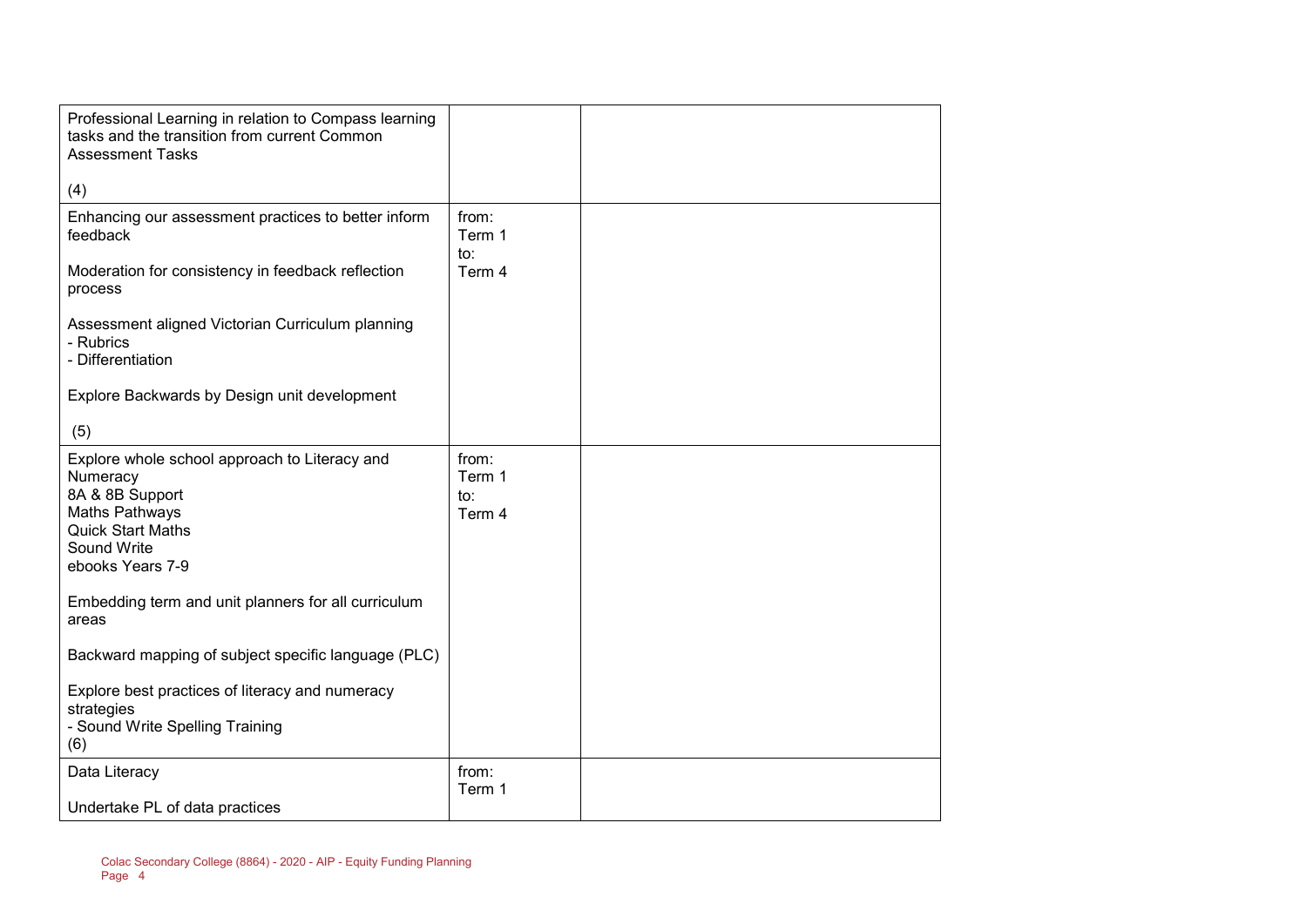| - Bastow Data Literacy<br>- VCAA VCE Data Analysis                                                                              | to:<br>Term 4                               |  |
|---------------------------------------------------------------------------------------------------------------------------------|---------------------------------------------|--|
| Norms, parameters and use of data                                                                                               |                                             |  |
| Review assessment calendar                                                                                                      |                                             |  |
| Investigate assessment tools (PAT, Essential<br>Assessments, IXL) to move from OnDemand testing.                                |                                             |  |
| (7)                                                                                                                             |                                             |  |
| Establish Implementation team/working party                                                                                     | from:<br>Term 2                             |  |
| Review previous incarnations of capabilities, RR,<br><b>SWPBS</b>                                                               | to:<br>Term 4                               |  |
| Create linkage to Student Engagement Framework<br><b>Stations and Actions</b>                                                   |                                             |  |
| (8)                                                                                                                             |                                             |  |
| Provide opportunity to attend Professional<br>Development in RR & SWPBS                                                         | from:<br>Term 3<br>$\mathsf{to}:$<br>Term 4 |  |
| Develop implementation strategy of RR & SWPBS                                                                                   |                                             |  |
| Develop visual to represent links between Stations<br>and Actions with RR, Capabilities & SWPBS                                 |                                             |  |
| (9)                                                                                                                             |                                             |  |
| <b>Student Voice &amp; Agency</b><br>- Explore DET Student Voice and Agency initiatives                                         | from:<br>Term 1                             |  |
| <b>Review SLC Structure</b><br>-Exploration of student voice through establishing a<br>developmental Student Leadership Program | to:<br>Term 4                               |  |
| Transition                                                                                                                      |                                             |  |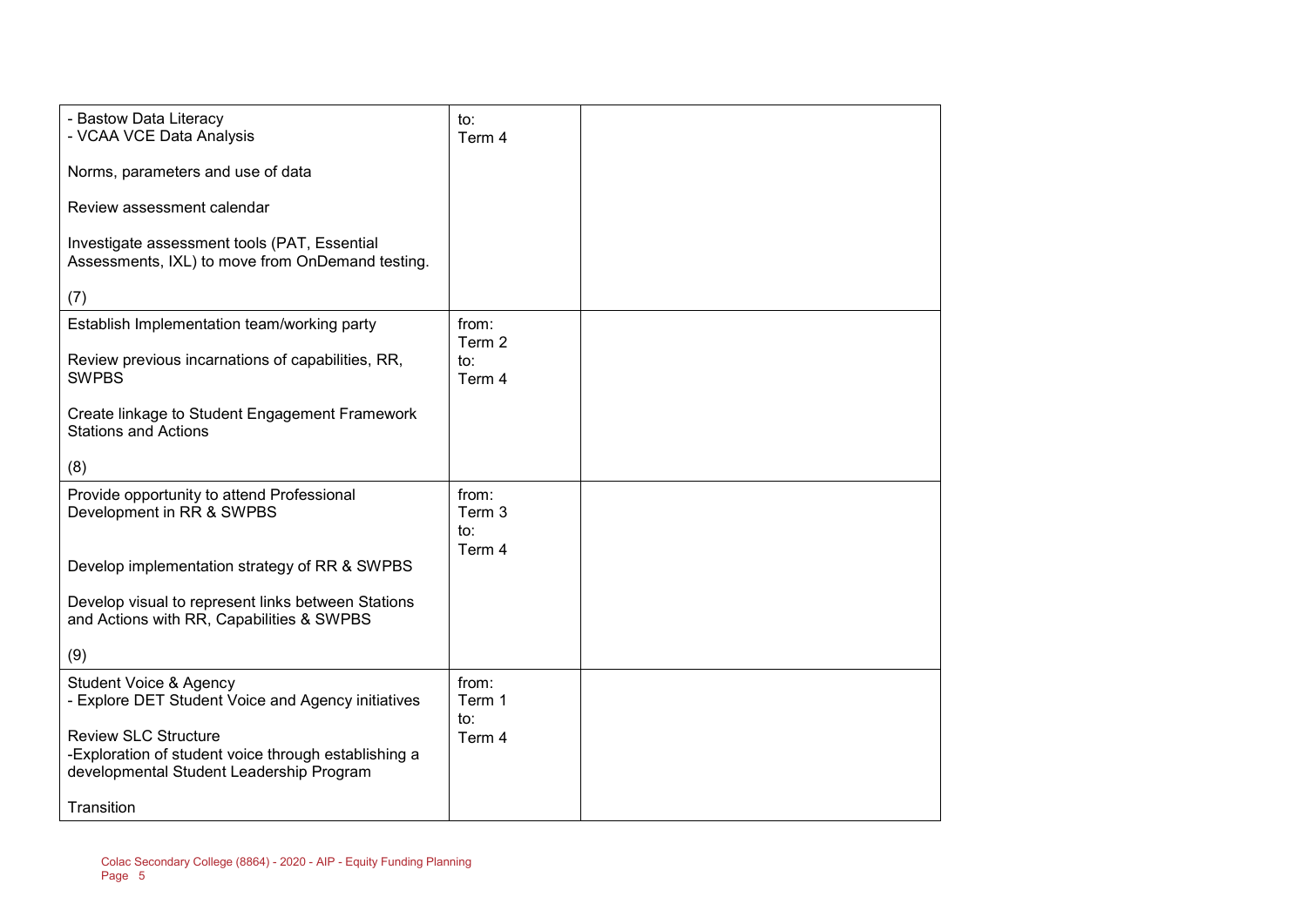| - Primary to Secondary<br>- Sporting Pathways<br>- BeHeard<br>- STEM<br>- Kokoda                        |                                  |  |
|---------------------------------------------------------------------------------------------------------|----------------------------------|--|
| (10)                                                                                                    |                                  |  |
| Provide opportunities for aspirant leaders to build their<br>capabilities in school improvement<br>(11) | from:<br>Term 1<br>to:<br>Term 4 |  |
| <b>Totals</b>                                                                                           |                                  |  |

#### Additional Equity spend

| Outline here any additional Equity spend for 2020 | When | Category | Total proposed<br>budget $($)$ | <b>Equity Spend (\$)</b> |
|---------------------------------------------------|------|----------|--------------------------------|--------------------------|
| Totals                                            |      |          | \$0.00                         | \$0.00                   |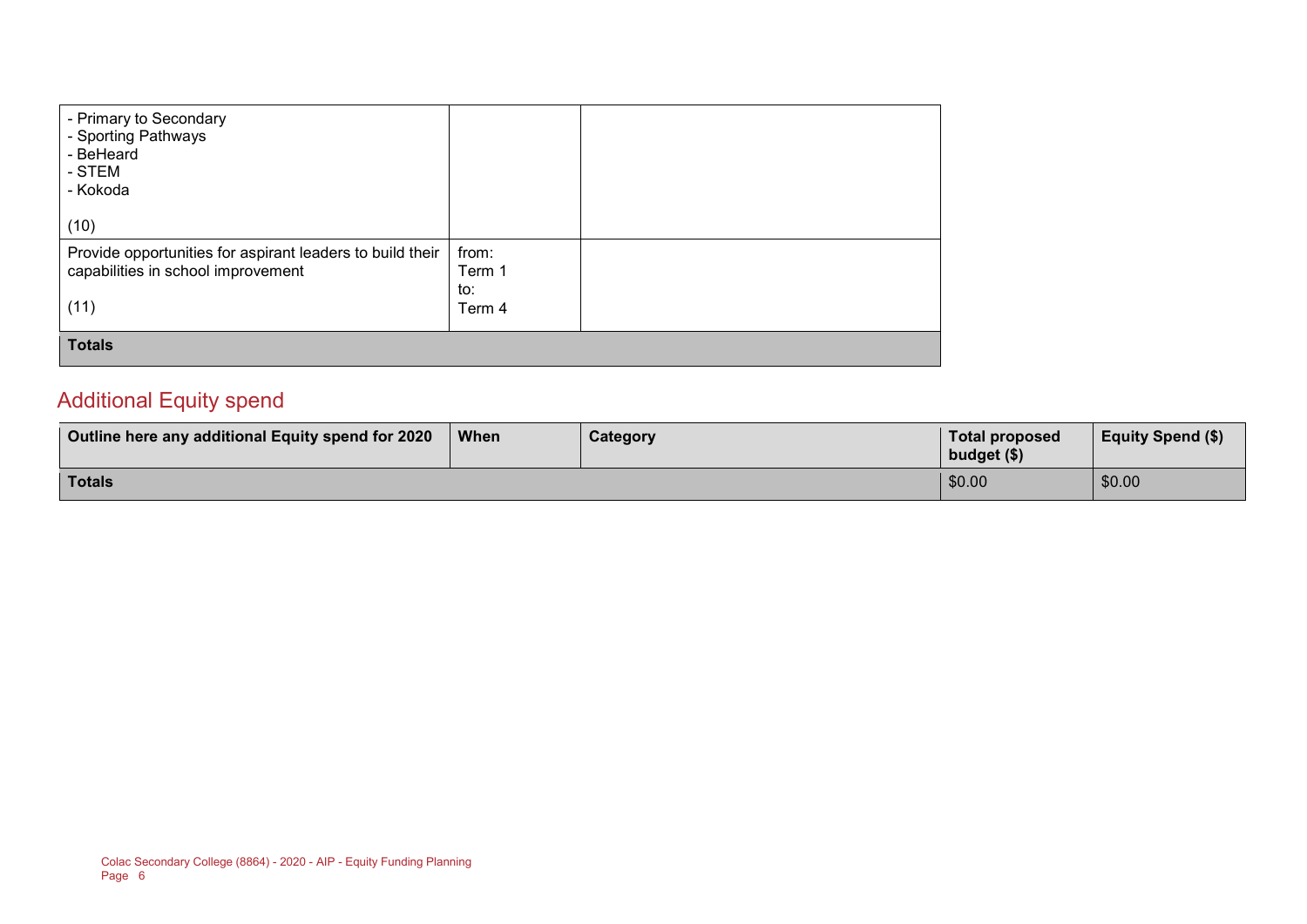## **Professional Learning and Development Plan**

| <b>Professional Learning</b><br><b>Priority</b>                                                                                                                                                                          | Who                                                                                                                                                                                  | When                             | <b>Key Professional Learning</b><br><b>Strategies</b>                                                                                                    | <b>Organisational Structure</b>                                                                                                                                                                                                                                                                                                        | <b>Expertise Accessed</b>                                                                                                                                                                                                                                                                                                                                                                                                                                                                                                                                       | <b>Where</b>                    |
|--------------------------------------------------------------------------------------------------------------------------------------------------------------------------------------------------------------------------|--------------------------------------------------------------------------------------------------------------------------------------------------------------------------------------|----------------------------------|----------------------------------------------------------------------------------------------------------------------------------------------------------|----------------------------------------------------------------------------------------------------------------------------------------------------------------------------------------------------------------------------------------------------------------------------------------------------------------------------------------|-----------------------------------------------------------------------------------------------------------------------------------------------------------------------------------------------------------------------------------------------------------------------------------------------------------------------------------------------------------------------------------------------------------------------------------------------------------------------------------------------------------------------------------------------------------------|---------------------------------|
| Develop learning architecture<br>to support PLCs<br><b>Professional Learning</b><br>structures<br>-Teams & OneNote<br>Collaborative teams<br><b>PLC Learning Session</b><br>HITS a focus<br><b>Tracy Ezard continuum</b> | $\overline{\mathbf{z}}$ Leadership<br>Team<br>$\overline{\mathbf{M}}$ Learning<br>Specialist(s)<br>$\overline{\mathbf{y}}$ Literacy<br>Support<br>$\triangledown$ Numeracy<br>Leader | from:<br>Term 1<br>to:<br>Term 4 | $\triangleright$ Design of formative<br>assessments<br>$\overline{\mathbf{2}}$ Collaborative<br>Inquiry/Action Research<br>team<br>☑ Formalised PLC/PLTs | ☑ Whole School Pupil<br>Free Day<br>$\triangledown$ Professional Practice<br>Day<br>☑ Formal School Meeting /<br><b>Internal Professional</b><br><b>Learning Sessions</b><br>$\boxtimes$ Communities of Practice<br>☑ PLC/PLT Meeting<br>$\triangleright$ Area Principal Forums<br>$\triangleright$ Regional Leadership<br>Conferences | $\triangledown$ PLC Initiative<br>$\overline{\mathbf{z}}$ Internal staff<br>$\overline{\mathbf{M}}$ Bastow<br>program/course<br>☑ Learning Specialist<br>$\overline{\mathbf{y}}$ Literacy Leaders<br>■ Maths/Sci Specialist<br>$\overline{\mathbf{M}}$ Departmental<br>resources<br><b>FISO</b><br>$\triangledown$ Pedagogical Model<br>$\overline{\mathbf{M}}$ High Impact<br><b>Teaching Strategies</b><br>(HITS)<br>$\overline{\mathbf{M}}$ MYLNS initiative<br>professional learning<br><b>Ø</b> MYLYNS<br>Improvement teacher<br>MYLYNS Network<br>teacher | $\overline{\mathsf{M}}$ On-site |
| Use of communication<br>protocols eg-OneNote,<br>Emails, Teams as a tool                                                                                                                                                 | $\overline{\mathbf{M}}$ School<br>Improvement<br>Team                                                                                                                                | from:<br>Term 1                  | $\overline{\mathbf{z}}$ Planning                                                                                                                         | ☑ Formal School Meeting /<br>Internal Professional<br><b>Learning Sessions</b>                                                                                                                                                                                                                                                         | $\overline{\mathbf{2}}$ PLC Initiative<br>$\overline{\mathbf{z}}$ Internal staff                                                                                                                                                                                                                                                                                                                                                                                                                                                                                | $\overline{\mathsf{M}}$ On-site |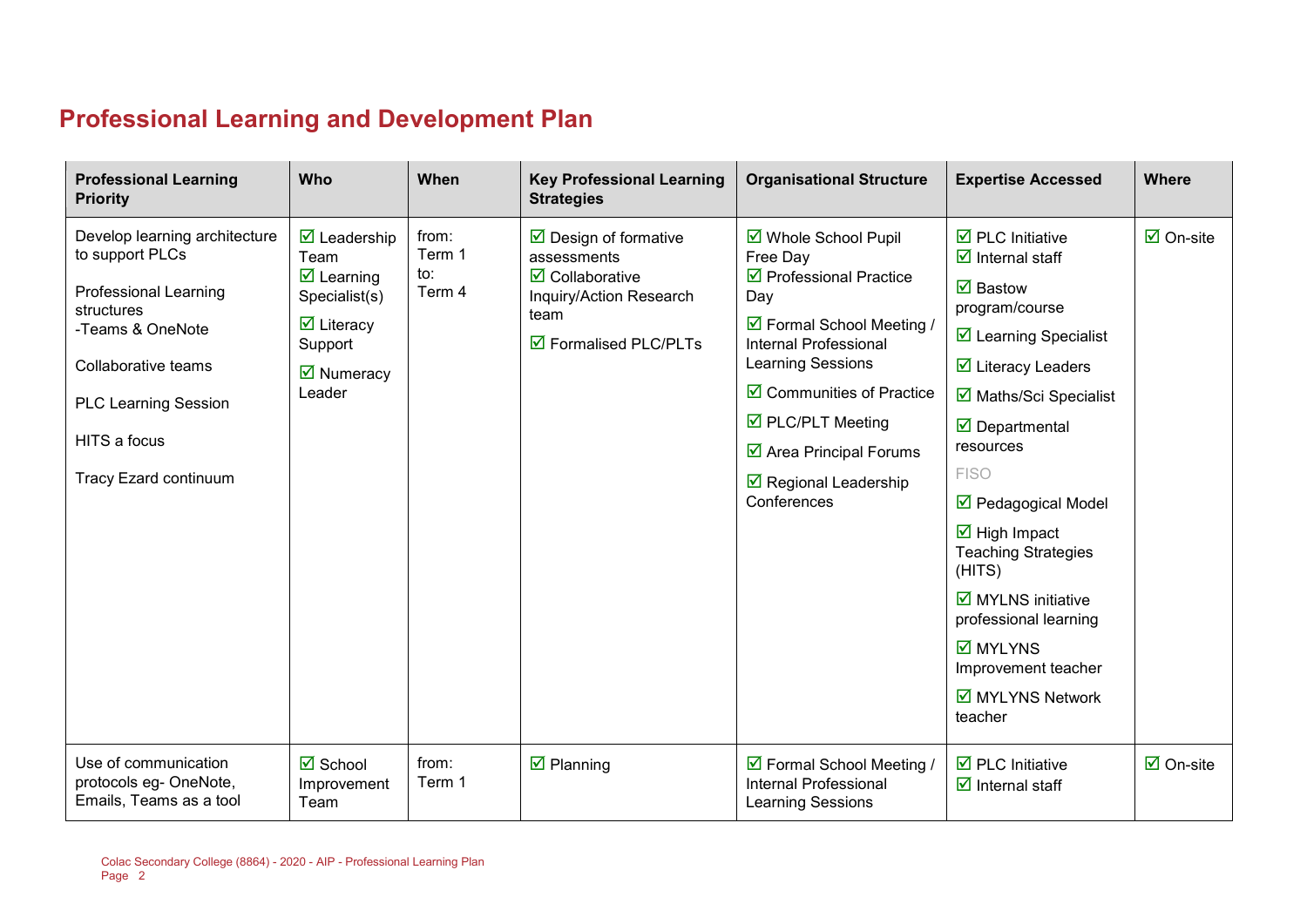| Clarity around the use of<br>each mode of communication<br>Establish through<br>lines of communication<br>(Link to Equity Spreadsheet<br>1)                                                                                           |                                                                                                                                               | to:<br>Term 4                    | $\overline{\mathbf{2}}$ Collaborative<br>Inquiry/Action Research<br>team<br>$\overline{\mathbf{M}}$ Formalised PLC/PLTs                                                              | ☑ PLC/PLT Meeting                                                                                   | $\overline{\mathbf{2}}$ Learning Specialist                                                                                                                                                                                  |                                 |
|---------------------------------------------------------------------------------------------------------------------------------------------------------------------------------------------------------------------------------------|-----------------------------------------------------------------------------------------------------------------------------------------------|----------------------------------|--------------------------------------------------------------------------------------------------------------------------------------------------------------------------------------|-----------------------------------------------------------------------------------------------------|------------------------------------------------------------------------------------------------------------------------------------------------------------------------------------------------------------------------------|---------------------------------|
| Explore and implement data<br>walls- digital and physical<br>Identification and collation of<br>data<br>Location of data<br>Use of data<br><b>Target students</b><br><b>Case Management Meeting-</b><br>Clarity<br><b>HITS</b><br>(2) | $\overline{\mathbf{z}}$ Learning<br>Specialist(s)<br>$\overline{\mathbf{y}}$ Literacy<br>Leader<br>$\overline{\mathbf{M}}$ Numeracy<br>Leader | from:<br>Term 2<br>to:<br>Term 4 | $\boxtimes$ Planning<br>$\overline{\mathbf{2}}$ Collaborative<br>Inquiry/Action Research<br>team<br>$\overline{\boxtimes}$ Formalised PLC/PLTs                                       | ☑ Formal School Meeting /<br>Internal Professional<br><b>Learning Sessions</b><br>☑ PLC/PLT Meeting | $\overline{\mathbf{D}}$ PLC Initiative<br>$\overline{\mathbf{d}}$ Internal staff<br>$\boxdot$ Bastow<br>program/course<br>☑ Pedagogical Model<br>$\overline{\mathbf{M}}$ High Impact<br><b>Teaching Strategies</b><br>(HITS) | $\overline{\mathsf{M}}$ On-site |
| Focused peer observation<br>groups<br>When, where and how-<br>purpose and focus<br>Coaching                                                                                                                                           | $\overline{\mathbf{z}}$ Learning<br>Specialist(s)                                                                                             | from:<br>Term 3<br>to:<br>Term 4 | $\overline{\mathbf{2}}$ Collaborative<br>Inquiry/Action Research<br>team<br>☑ Peer observation<br>including feedback and<br>reflection<br>$\overline{\boxtimes}$ Formalised PLC/PLTs | ☑ Formal School Meeting /<br>Internal Professional<br><b>Learning Sessions</b>                      | $\overline{\boxtimes}$ PLC Initiative<br>$\overline{\mathbf{z}}$ Internal staff<br>☑ Learning Specialist                                                                                                                     | $\overline{\Box}$ On-site       |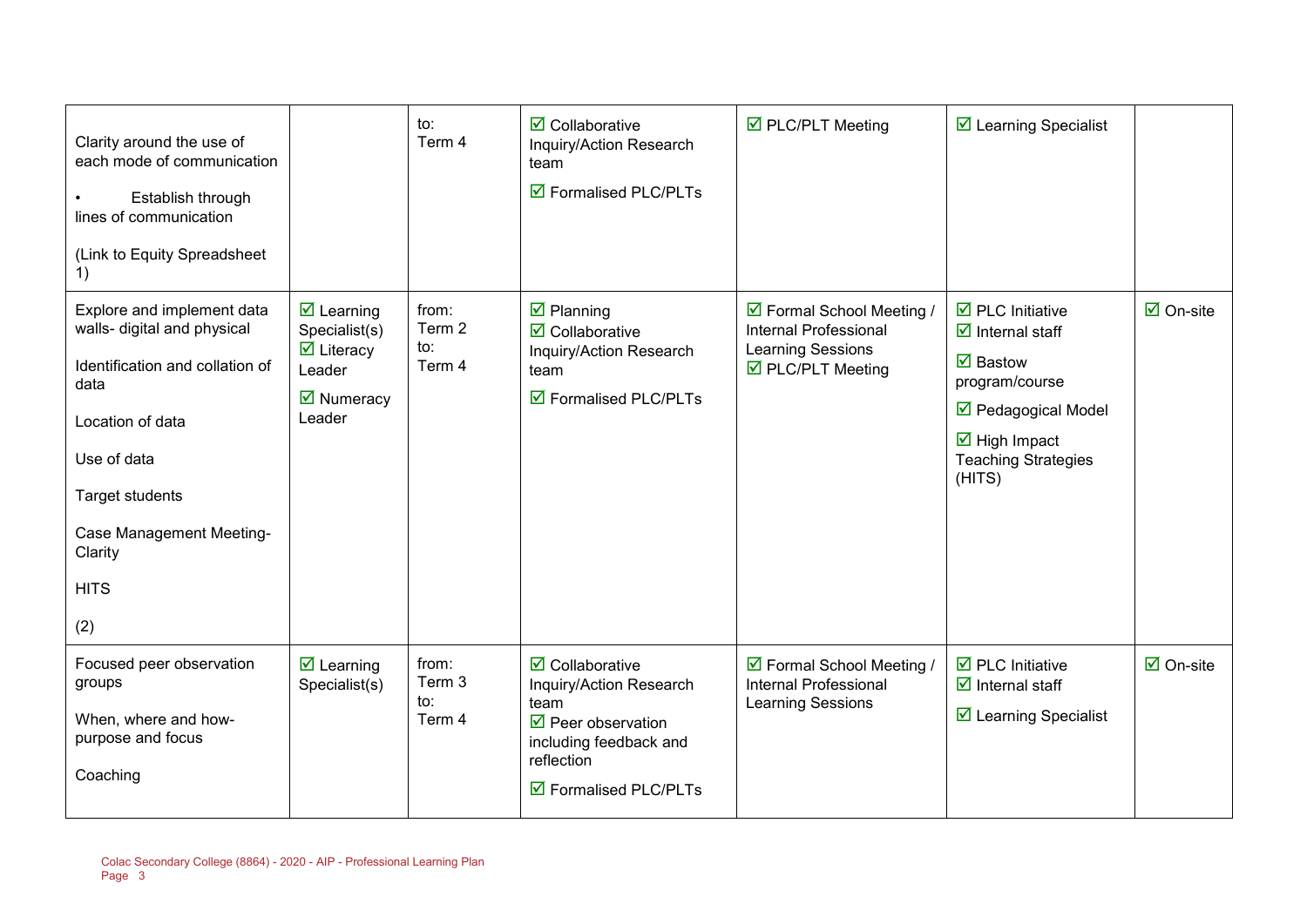| Continue to develop peer<br>observation protocols<br>Investigate Instructional<br>Models for College<br>implementation<br><b>HITS</b><br>(3)                                                                                                                                                              |                                                                                                                                                                                                               |                                  |                                                                                                                                                                                          |                                                                                                                   |                                                                                                                                             |                                 |
|-----------------------------------------------------------------------------------------------------------------------------------------------------------------------------------------------------------------------------------------------------------------------------------------------------------|---------------------------------------------------------------------------------------------------------------------------------------------------------------------------------------------------------------|----------------------------------|------------------------------------------------------------------------------------------------------------------------------------------------------------------------------------------|-------------------------------------------------------------------------------------------------------------------|---------------------------------------------------------------------------------------------------------------------------------------------|---------------------------------|
| <b>MYLNS</b><br>Engage teachers in<br>professional learning and/or<br>coaching aimed at building<br>capability to differentiate<br>instruction to cater for<br>students with significant<br>literacy and/or numeracy<br>learning needs.<br>Develop and monitor ILPs for<br><b>MYLNS</b> priority students | $\overline{\mathbf{z}}$ Literacy<br>Improvement<br>Teacher<br>$\overline{\mathbf{M}}$ Numeracy<br>Improvement<br>Teacher                                                                                      | from:<br>Term 1<br>to:<br>Term 4 | $\triangleright$ Design of formative<br>assessments<br>$\overline{\mathbf{y}}$ Moderated assessment<br>of student learning<br>$\boxtimes$ Individualised Reflection                      | ☑ Formal School Meeting /<br>Internal Professional<br><b>Learning Sessions</b><br>☑ PLC/PLT Meeting               | $\overline{\mathbf{y}}$ Literacy expertise<br>$\overline{\mathbf{y}}$ Internal staff<br>$\boxdot$ MYLNS initiative<br>professional learning | $\overline{\mathsf{M}}$ On-site |
| VCE / VCAL / VET<br>Improvement strategy<br>- VCE Data ANALYSIS<br>- Edrolo<br>- Revision Lectures<br>- VCE Tutoring Support<br>- VET Student Pathways<br>Initiative<br>(12)                                                                                                                              | $\overline{\Box}$ All Staff<br>$\overline{\mathbf{z}}$ Assistant<br>Principal<br>$\overline{\mathbf{z}}$ Principal<br><b>Ø</b> School<br>Leadership<br>Team<br>$\overline{\mathbf{2}}$ Sub School<br>Leader/s | from:<br>Term 1<br>to:<br>Term 3 | $\overline{\mathbf{y}}$ Moderated assessment<br>of student learning<br>$\overline{\mathbf{2}}$ Collaborative<br>Inquiry/Action Research<br>team<br>$\boxtimes$ Individualised Reflection | ☑ Formal School Meeting /<br>Internal Professional<br><b>Learning Sessions</b><br>$\triangledown$ PLC/PLT Meeting | $\overline{\mathbf{y}}$ Internal staff                                                                                                      | $\boxdot$ On-site               |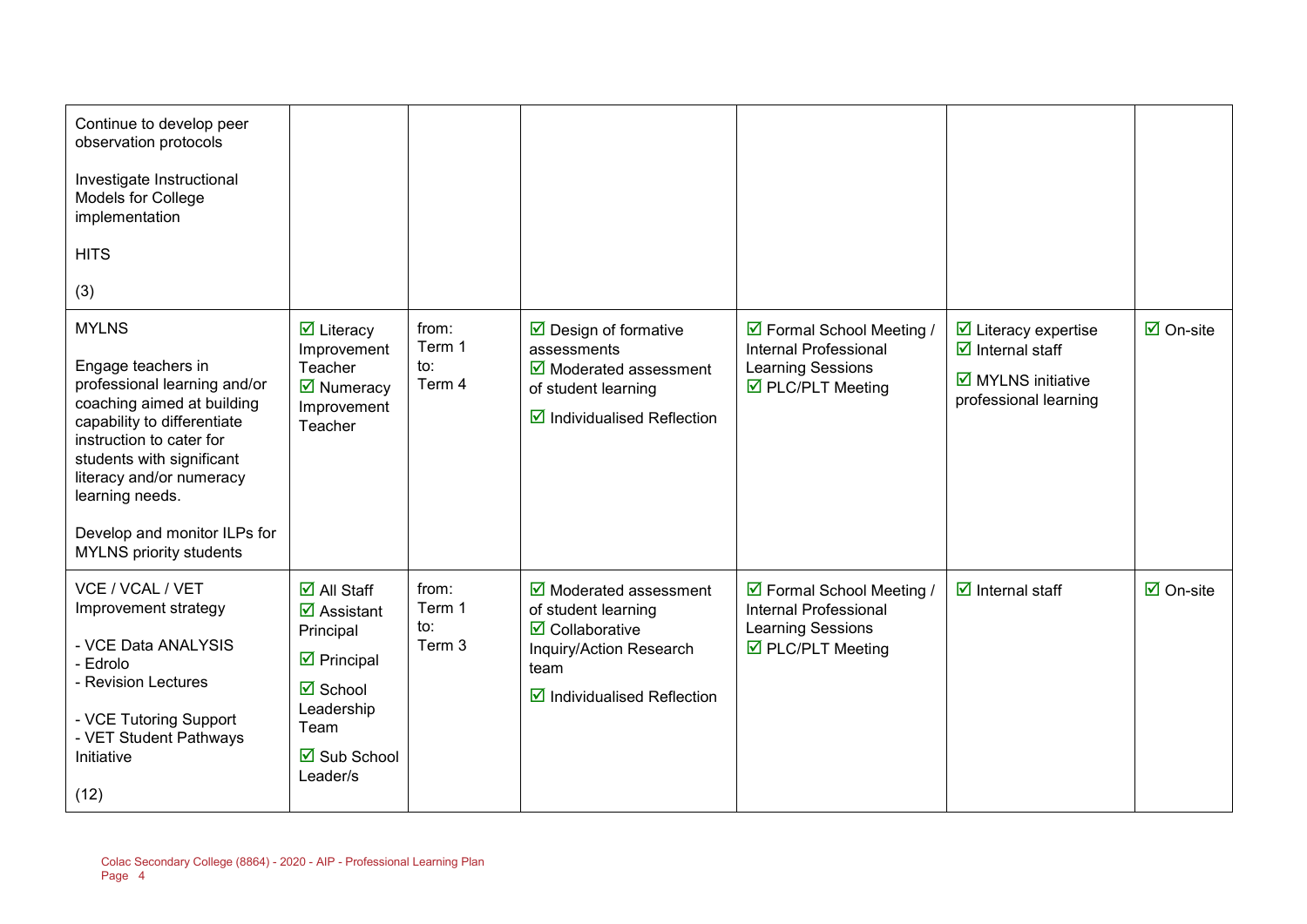| Enhancing our understanding<br>of reporting structures and<br>expectations - embed<br><b>Ongoing Reporting</b><br>-Core subjects- 5 weekly<br>cycles and aligned with units<br>of work<br>Unit planners guide reporting<br>structures<br>Implement Ongoing<br>Reporting by end of Term 1<br>Professional Learning in<br>relation to Compass learning<br>tasks and the transition from<br>current Common Assessment<br><b>Tasks</b><br>(4) | $\overline{\mathbf{M}}$ Assistant<br>Principal<br><b>Ø</b> KLA<br>Leader<br>$\overline{\mathbf{M}}$ Leadership<br>Team<br>$\triangleright$ Principal | from:<br>Term 1<br>to:<br>Term 4 | $\overline{\mathbf{y}}$ Preparation<br>$\triangleright$ Design of formative<br>assessments<br>$\overline{\mathbf{M}}$ Collaborative<br>Inquiry/Action Research<br>team | ☑ Whole School Pupil<br>Free Day<br>☑ Formal School Meeting /<br>Internal Professional<br><b>Learning Sessions</b> | $\overline{\mathbf{M}}$ Internal staff | $\boxtimes$ On-site             |
|-------------------------------------------------------------------------------------------------------------------------------------------------------------------------------------------------------------------------------------------------------------------------------------------------------------------------------------------------------------------------------------------------------------------------------------------|------------------------------------------------------------------------------------------------------------------------------------------------------|----------------------------------|------------------------------------------------------------------------------------------------------------------------------------------------------------------------|--------------------------------------------------------------------------------------------------------------------|----------------------------------------|---------------------------------|
| Enhancing our assessment<br>practices to better inform<br>feedback<br>Moderation for consistency in<br>feedback reflection process<br>Assessment aligned Victorian<br>Curriculum planning<br>- Rubrics<br>- Differentiation<br>Explore Backwards by                                                                                                                                                                                       | $\overline{\mathsf{M}}$ All Staff                                                                                                                    | from:<br>Term 1<br>to:<br>Term 4 | $\boxtimes$ Planning<br>$\boxed{\triangle}$ Design of formative<br>assessments<br>Moderated assessment<br>of student learning                                          | ☑ Whole School Pupil<br>Free Day                                                                                   | $\overline{\mathbf{M}}$ Internal staff | $\overline{\mathsf{M}}$ On-site |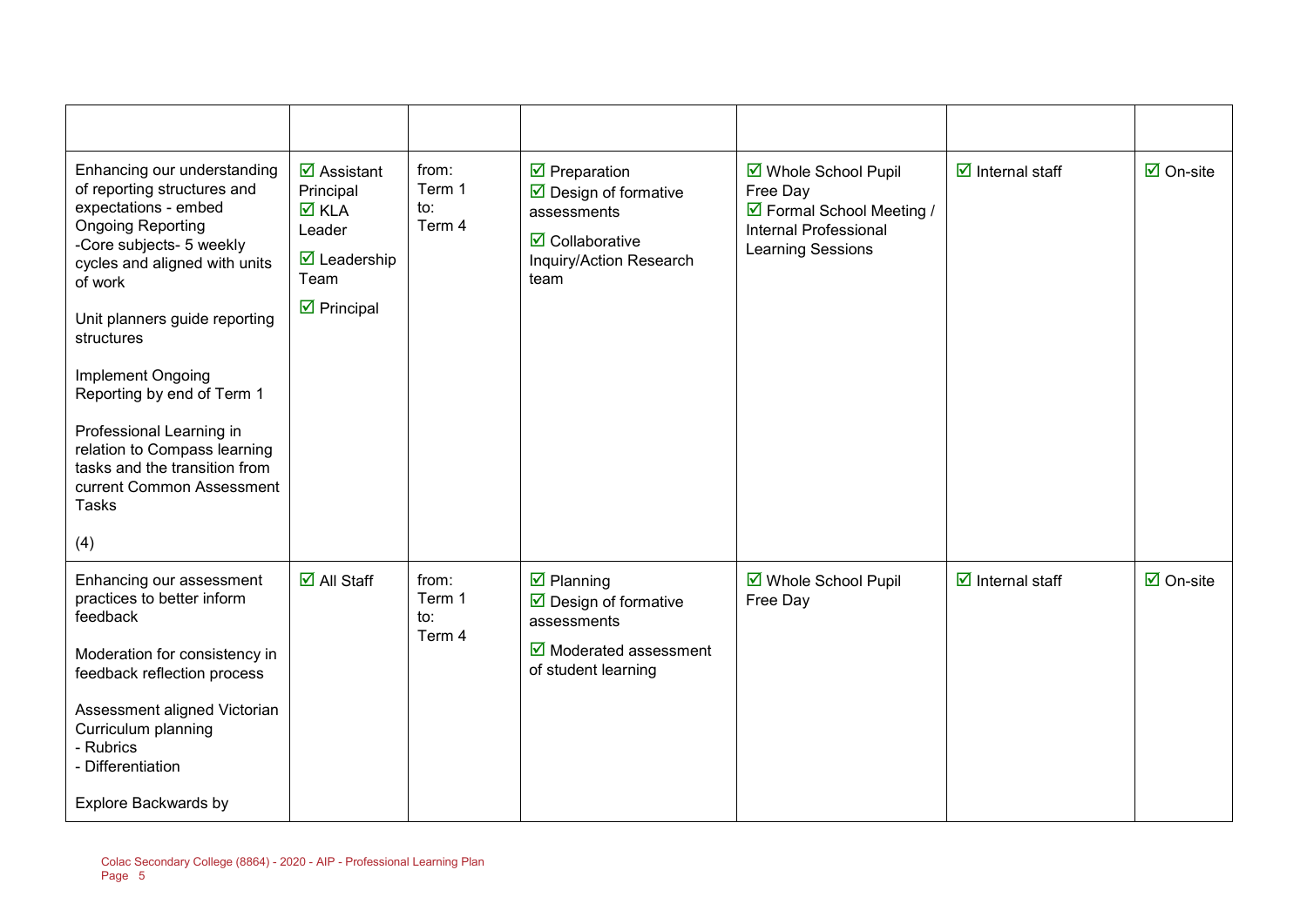| Design unit development                                     |                                                |                          |                                                                          |                                                                     |                                                                                 |                           |  |
|-------------------------------------------------------------|------------------------------------------------|--------------------------|--------------------------------------------------------------------------|---------------------------------------------------------------------|---------------------------------------------------------------------------------|---------------------------|--|
| (5)                                                         |                                                |                          |                                                                          |                                                                     |                                                                                 |                           |  |
| Data Literacy                                               | $\overline{\mathbf{z}}$ Leadership<br>Team     | from:<br>Term 1          | $\overline{\mathbf{M}}$ Moderated assessment<br>of student learning      | ☑ Formal School Meeting /<br>Internal Professional                  | $\overline{\boxtimes}$ PLC Initiative<br>$\overline{\mathbf{d}}$ Internal staff | $\overline{\Box}$ On-site |  |
| Undertake PL of data<br>practices<br>- Bastow Data Literacy |                                                | $\mathsf{to}:$<br>Term 4 | $\overline{\mathbf{M}}$ Collaborative<br>Inquiry/Action Research<br>team | <b>Learning Sessions</b><br>$\overline{\mathbf{M}}$ PLC/PLT Meeting | $\triangledown$ Departmental<br>resources                                       |                           |  |
| - VCAA VCE Data Analysis                                    |                                                |                          | $\boxtimes$ Formalised PLC/PLTs                                          |                                                                     | <b>Education Improvement</b><br>Leader VCE Data                                 |                           |  |
| Norms, parameters and use<br>of data                        |                                                |                          |                                                                          |                                                                     |                                                                                 |                           |  |
| Review assessment calendar                                  |                                                |                          |                                                                          |                                                                     |                                                                                 |                           |  |
| Investigate assessment tools<br>(PAT, Essential             |                                                |                          |                                                                          |                                                                     |                                                                                 |                           |  |
| Assessments, IXL) to move<br>from OnDemand testing.         |                                                |                          |                                                                          |                                                                     |                                                                                 |                           |  |
| (7)                                                         |                                                |                          |                                                                          |                                                                     |                                                                                 |                           |  |
| Establish Implementation<br>team/working party              | $\overline{\mathbf{M}}$ Assistant<br>Principal | from:<br>Term 2          | $\boxtimes$ Formalised PLC/PLTs                                          | ☑ Formal School Meeting /<br><b>Internal Professional</b>           | $\boxtimes$ School improvement<br>partnerships                                  | $\overline{\Box}$ On-site |  |
| Review previous incarnations<br>of capabilities, RR, SWPBS  | $\overline{\mathbf{M}}$ Leading<br>Teacher(s)  | to:<br>Term 4            |                                                                          | <b>Learning Sessions</b><br>☑ PLC/PLT Meeting                       | $\overline{\mathbf{d}}$ Internal staff                                          |                           |  |
| Create linkage to Student                                   | $\triangleright$ Principal                     |                          |                                                                          |                                                                     |                                                                                 |                           |  |
| <b>Engagement Framework</b>                                 | $\overline{\mathbf{z}}$ Student(s)             |                          |                                                                          |                                                                     |                                                                                 |                           |  |
| <b>Stations and Actions</b>                                 | $\overline{\mathbf{M}}$ Teacher(s)             |                          |                                                                          |                                                                     |                                                                                 |                           |  |
| (8)                                                         | $\triangledown$ Wellbeing<br>Team              |                          |                                                                          |                                                                     |                                                                                 |                           |  |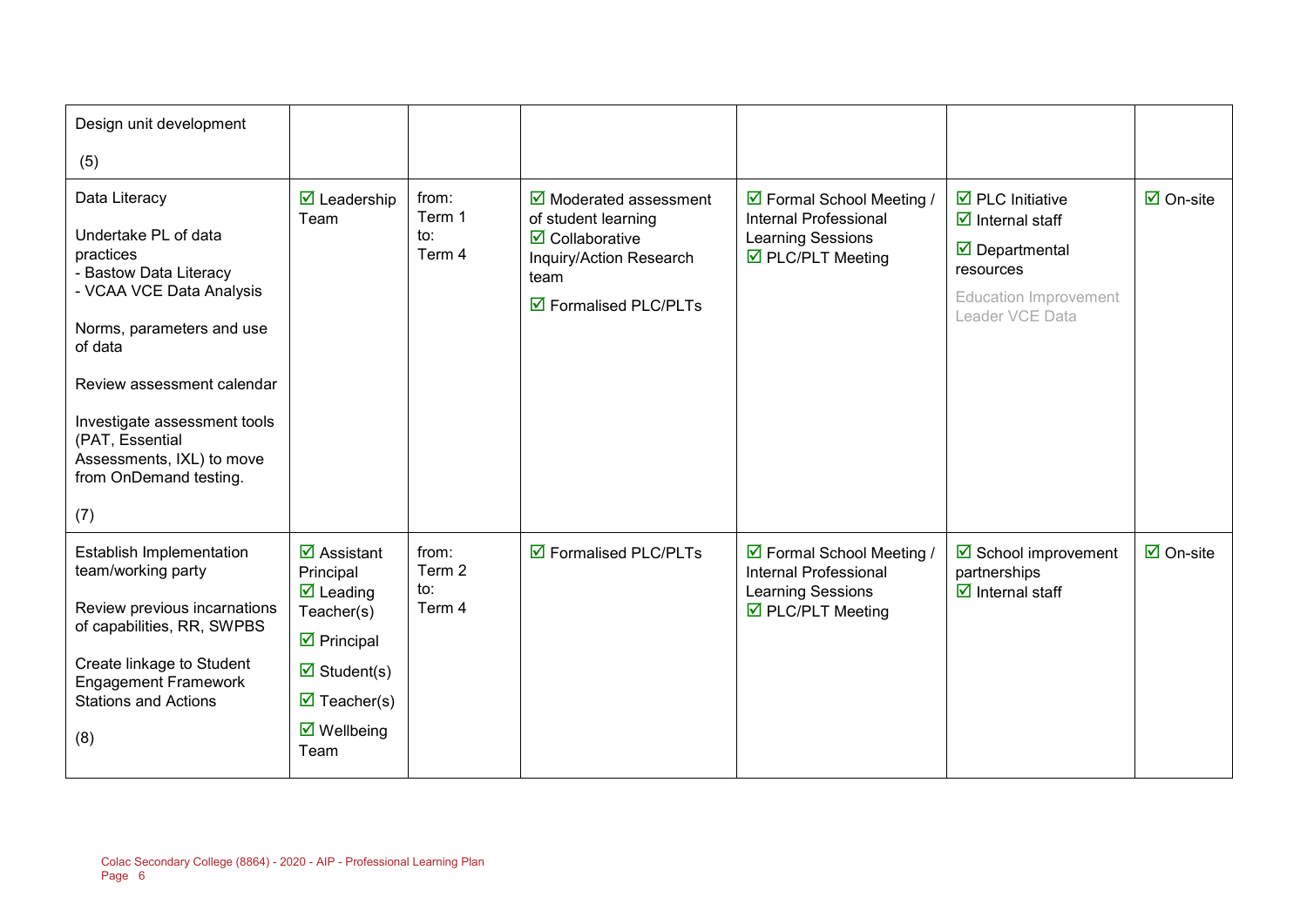|                                                                                                                                                                                                                                                | $\overline{\mathbf{M}}$ Year Level<br>$Co-$<br>ordinator(s)                                                                          |                                  |                                                                                                                                                    |                                                                                                                                           |                                                                                                     |                                 |
|------------------------------------------------------------------------------------------------------------------------------------------------------------------------------------------------------------------------------------------------|--------------------------------------------------------------------------------------------------------------------------------------|----------------------------------|----------------------------------------------------------------------------------------------------------------------------------------------------|-------------------------------------------------------------------------------------------------------------------------------------------|-----------------------------------------------------------------------------------------------------|---------------------------------|
| Provide opportunity to attend<br>Professional Development in<br>RR & SWPBS<br>Develop implementation<br>strategy of RR & SWPBS<br>Develop visual to represent<br>links between Stations and<br>Actions with RR, Capabilities<br>& SWPBS<br>(9) | $\overline{\mathbf{z}}$ Assistant<br>Principal<br>$\overline{\mathbf{M}}$ Leading<br>Teacher(s)<br>$\overline{\mathbf{z}}$ Principal | from:<br>Term 3<br>to:<br>Term 4 | $\overline{\mathbf{M}}$ Collaborative<br>Inquiry/Action Research<br>team                                                                           | ☑ Formal School Meeting /<br><b>Internal Professional</b><br><b>Learning Sessions</b><br>☑ Network Professional<br>Learning               | $\boxtimes$ School improvement<br>partnerships                                                      | $\overline{\mathbf{M}}$ On-site |
| Provide opportunities for<br>aspirant leaders to build their<br>capabilities in school<br>improvement<br>(11)                                                                                                                                  | $\overline{\mathbf{M}}$ Leadership<br>Team<br>$\overline{\mathbf{M}}$ Teacher(s)                                                     | from:<br>Term 1<br>to:<br>Term 4 | $\overline{\mathbf{Z}}$ Collaborative<br>Inquiry/Action Research<br>team<br>☑ Formalised PLC/PLTs<br>$\boxed{\triangle}$ Individualised Reflection | ☑ Formal School Meeting /<br>Internal Professional<br><b>Learning Sessions</b><br>☑ Network Professional<br>Learning<br>☑ PLC/PLT Meeting | $\overline{\mathbf{d}}$ Internal staff<br>$\overline{\mathbf{M}}$ Bastow<br>program/course          | $\overline{\mathbf{M}}$ On-site |
| Professional learning around<br>PDP process                                                                                                                                                                                                    | $\overline{\mathbf{M}}$ Assistant<br>Principal<br>$\overline{\mathbf{M}}$ Leadership<br>Team<br>$\overline{\mathbf{z}}$ Principal    | from:<br>Term 1<br>to:<br>Term 4 | $\overline{\mathbf{z}}$ Planning<br>$\overline{\mathbf{M}}$ Preparation<br>☑ Formalised PLC/PLTs                                                   | ☑ Network Professional<br>Learning<br>☑ PLC/PLT Meeting                                                                                   | $\overline{\mathbf{d}}$ Internal staff<br>$\triangledown$ Departmental<br>resources<br>PDP Training | $\overline{\mathsf{M}}$ On-site |